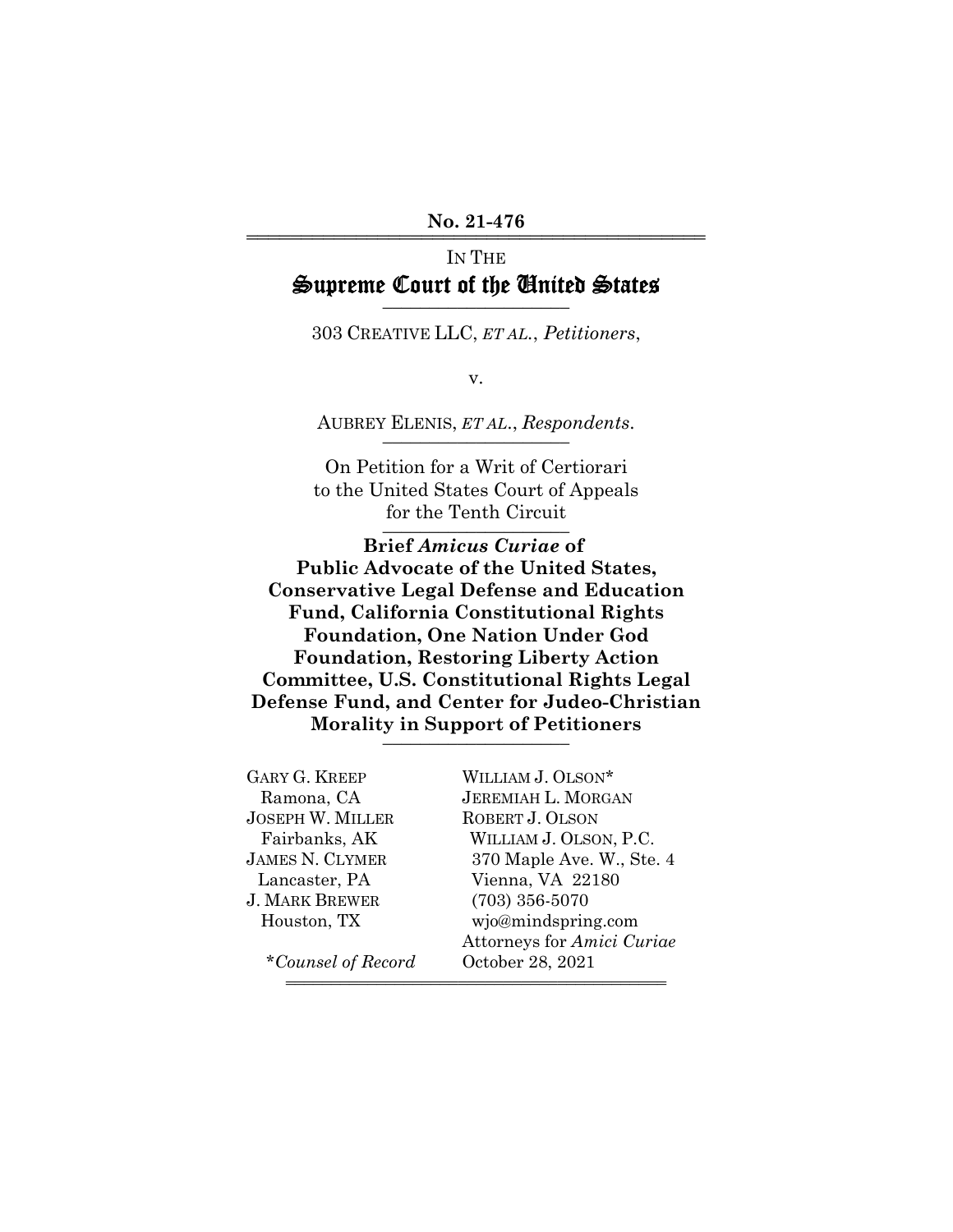## **TABLE OF CONTENTS**

Page

| INTEREST OF THE AMICI CURIAE  1                                                                                                                                                                                  |
|------------------------------------------------------------------------------------------------------------------------------------------------------------------------------------------------------------------|
|                                                                                                                                                                                                                  |
|                                                                                                                                                                                                                  |
| ARGUMENT                                                                                                                                                                                                         |
| THE TENTH CIRCUIT SANCTIONED THE<br>L.<br><b>DESTRUCTION OF THE FREE SPEECH AND FREE</b><br>EXERCISE CONSTITUTIONAL PROTECTIONS OF<br>CHRISTIAN BUSINESSES, IN SERVICE TO A<br>POWERFUL LGBTQ POLITICAL LOBBY  5 |
| $\mathbf{A}$                                                                                                                                                                                                     |
|                                                                                                                                                                                                                  |
| THE COLORADO PUBLIC ACCOMMODATIONS<br>$\Pi$ .<br><b>STATUTE ASSERTS CONTROL OVER PRIVATE</b><br>BEHAVIOR, GIVING SPECIAL RIGHTS TO<br>POLITICALLY POWERFUL CLASSES<br>10                                         |

III. THE FREE EXERCISE CLAUSE IS A LIMIT ON THE POWER OF GOVERNMENT, NOT JUST ANOTHER FACTOR TO BE CONSIDERED . . . . . . . 15

ii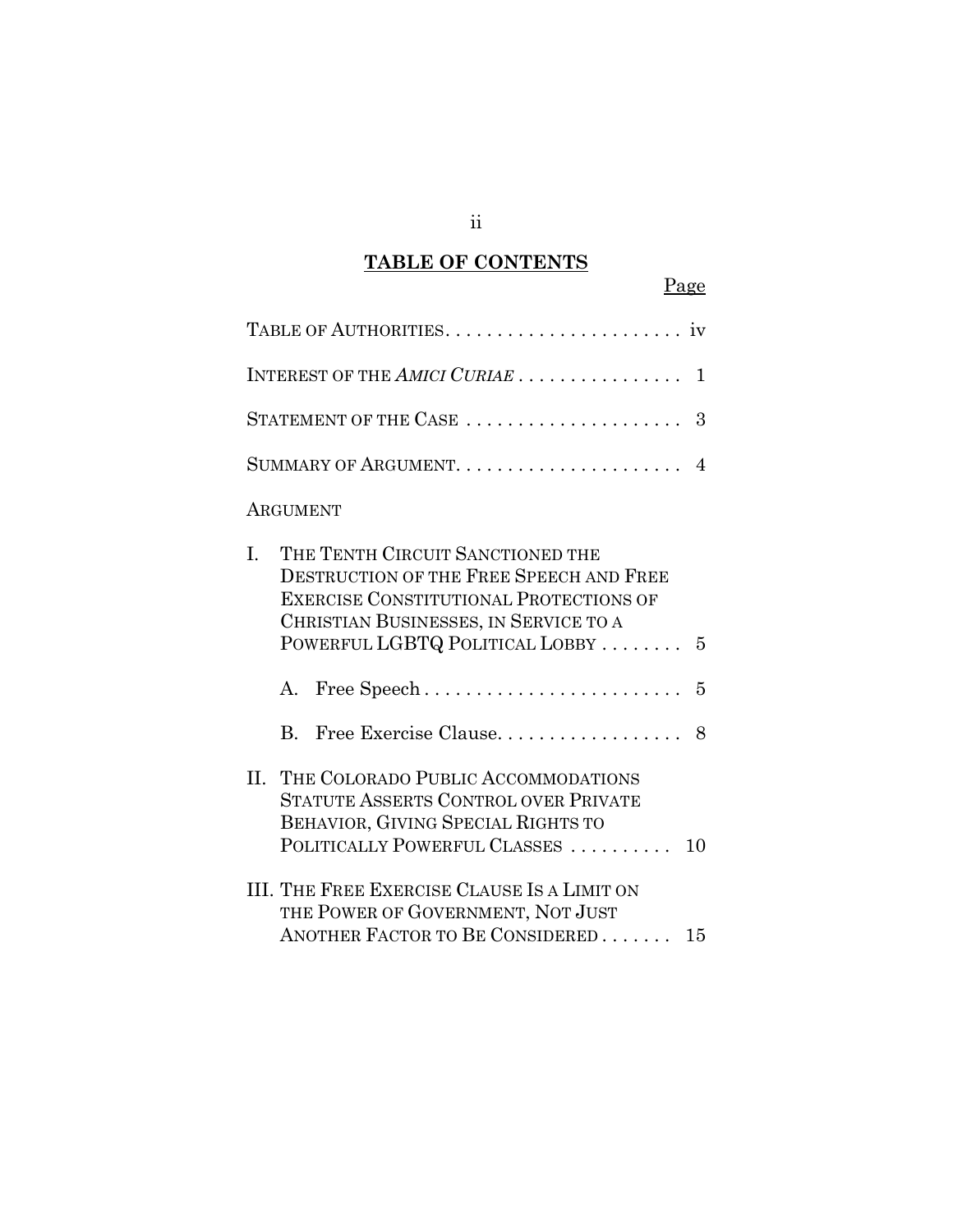| IV. THIS COURT SHOULD GRANT CERTIORARI TO<br>RESOLVE IMPORTANT QUESTIONS NOT   |  |
|--------------------------------------------------------------------------------|--|
|                                                                                |  |
| $CONCLUSION \ldots \ldots \ldots \ldots \ldots \ldots \ldots \ldots \ldots 27$ |  |

iii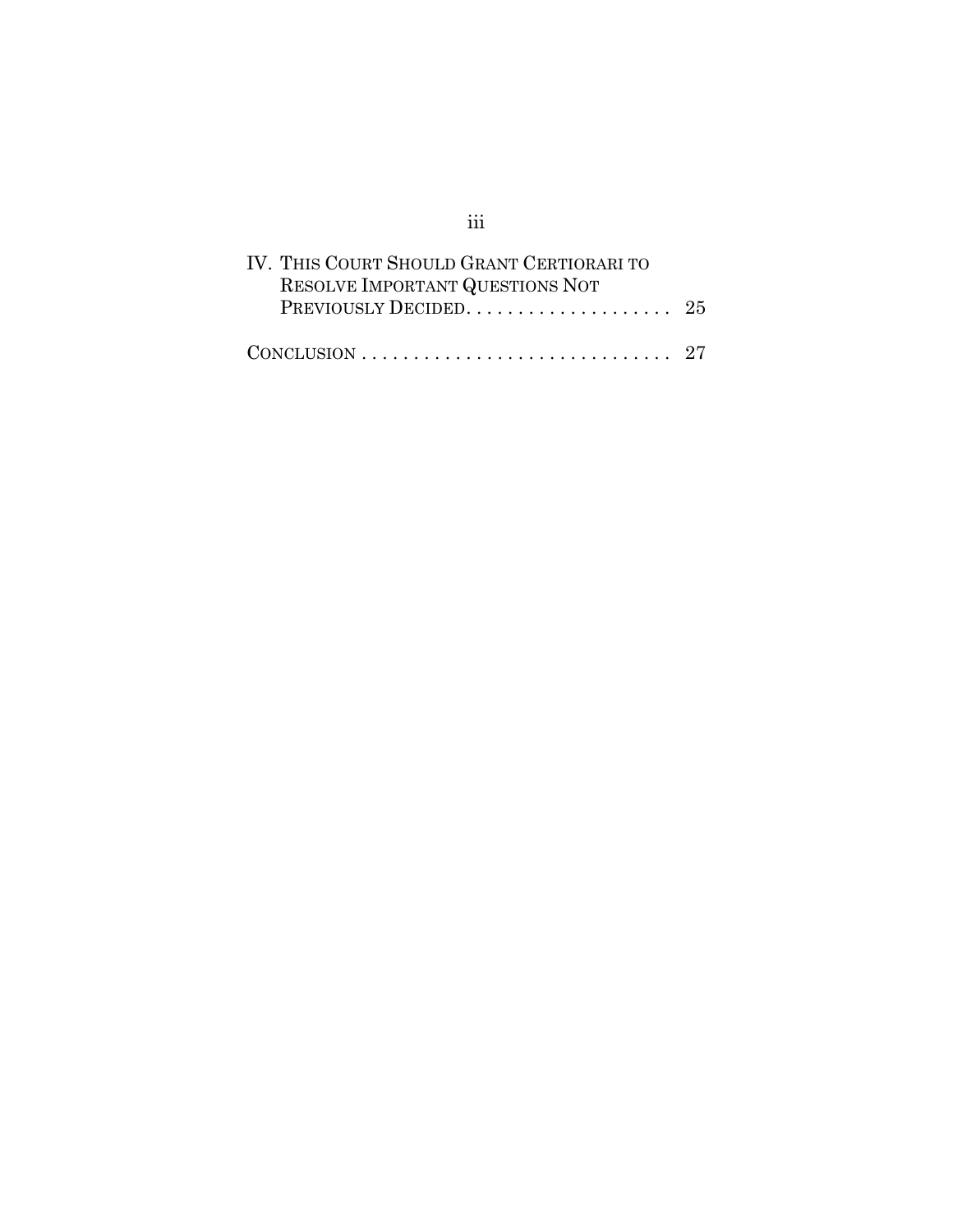## **TABLE OF AUTHORITIES**

## Page

| <b>HOLY BIBLE</b>                                                                       |    |
|-----------------------------------------------------------------------------------------|----|
| I Samuel $13. \ldots \ldots \ldots \ldots \ldots \ldots \ldots \ldots \ldots$           | 16 |
|                                                                                         | 16 |
| II Chronicles 26                                                                        | 16 |
| Daniel 3:10-18                                                                          | 16 |
|                                                                                         | 16 |
|                                                                                         | 16 |
|                                                                                         | 16 |
| Acts $4:19 \ldots \ldots \ldots \ldots \ldots \ldots \ldots \ldots \ldots$              | 17 |
| Acts $5:29 \ldots \ldots \ldots \ldots \ldots \ldots \ldots \ldots \ldots \ldots$       | 17 |
| <b>CONSTITUTION</b>                                                                     |    |
|                                                                                         |    |
|                                                                                         |    |
|                                                                                         |    |
| <b>STATUTES</b>                                                                         |    |
| $42 \text{ U.S.C} \$ $2000a \ldots \ldots \ldots \ldots \ldots \ldots \ldots \ldots 14$ |    |
|                                                                                         |    |
| CASES                                                                                   |    |
| <i>Bostock v. Clayton Co.</i> , 140 S. Ct. 1731 (2020) 26                               |    |
| District of Columbia v. Heller, 554 U.S. 570                                            |    |
|                                                                                         |    |
| Employment Division v. Smith, 494 U.S. 872                                              |    |
|                                                                                         |    |
| Hurley v. Irish-American Gay, Lesbian and                                               |    |
| Bisexual Group of Boston, Inc., 515 U.S.                                                |    |
|                                                                                         |    |
| Marbury v. Madison, 5 U.S. 137 (1803) $\ldots \ldots$                                   | 18 |
| Masterpiece Cakeshop v. Colo. Civ. Rts. Comm'n,                                         |    |

138 S. Ct. 1719 (2018) . . . . . . . . . . . . . . . . 11, 15 *Obergefell v. Hodges*, 576 U.S. 644 (2015). . . . . . . 26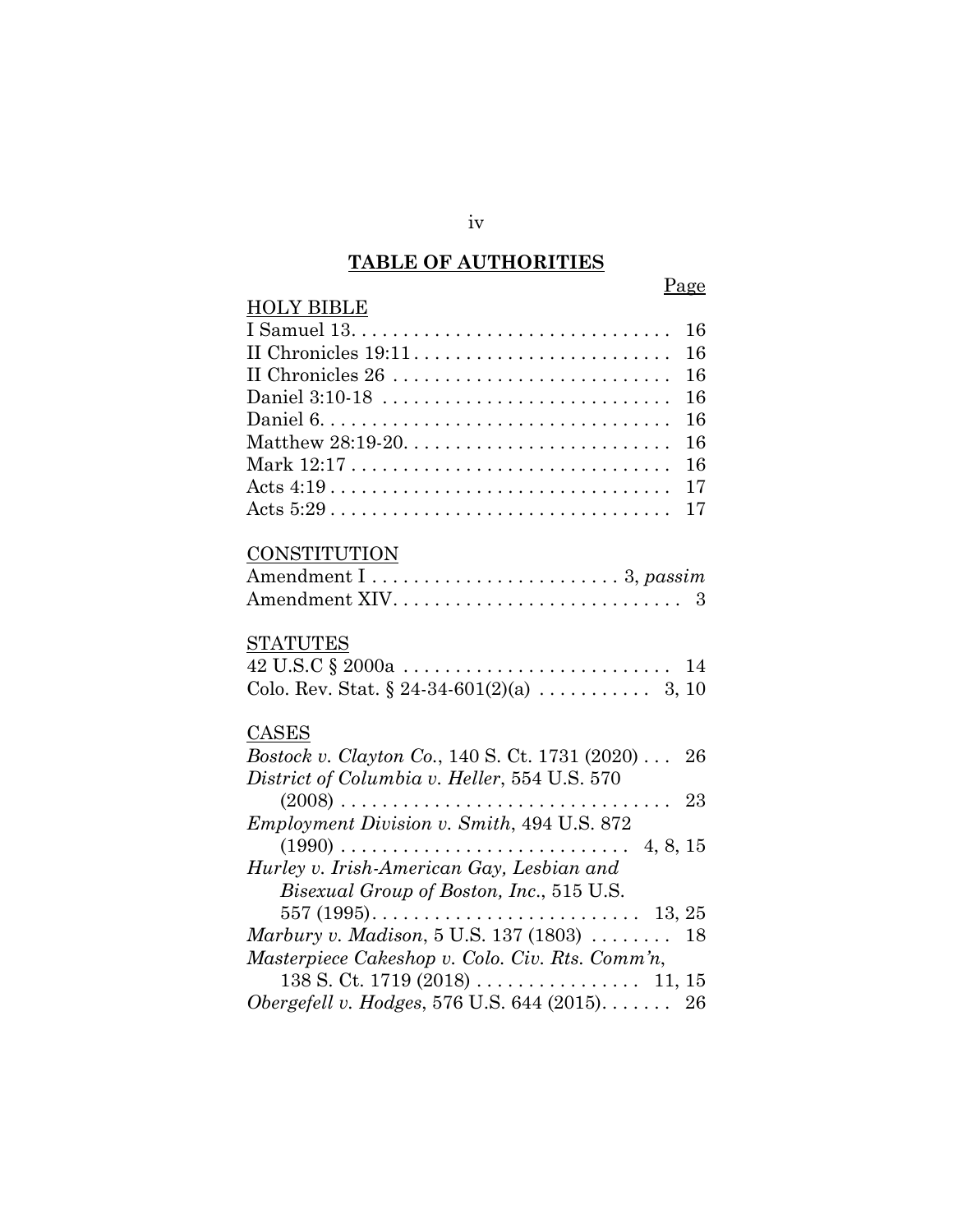| Scardina v. Masterpiece Cakeshop, No.              |  |
|----------------------------------------------------|--|
| 19CV32214 (Colo. Dist. Ct. June 15, 2021) 11       |  |
| Stormans v. Weisman, 136 S. Ct. 2433 (2016) 26, 27 |  |

## **MISCELLANEOUS**

| Lord Acton, "The History of Freedom in                    |
|-----------------------------------------------------------|
| Antiquity: An Address Delivered to the                    |
| Members of the Bridgnorth Institute,"                     |
| Acton Institute (Feb. 26, 1877) $\dots \dots \dots$<br>17 |
| David E. Bernstein, You Can't Say That:                   |
| The Growing Threat to Civil Liberties                     |
| from Antidiscrimination Laws (Cato                        |
| 14                                                        |
| W. Blackstone, Commentaries on the Laws                   |
| 13                                                        |
| A.E. Dick Howard, Commentaries on the                     |
| Constitution of Virginia (Univ. Press of                  |
| 18, 19                                                    |
| A. Merelli, "The LGBT political glass ceiling is          |
| cracking wide open," Quartz (June 20, 2018). 26           |
| Sheldon Richman, "Fascism," The Library of                |
| Economics and Liberty  12, 13                             |
| John E.H. Sherry, The Laws of Innkeepers                  |
| (Cornell Univ. Press: $1993$ )<br>13                      |
| J. Story, Commentaries on the Constitution                |
| 24                                                        |
| Herbert W. Titus, "Christian Roots in American            |
| Constitutional Law" $(1978)$<br>25                        |
| Robert Louis Wilken, Liberty in the Things                |
| of God (Yale Univ. Press: 2019) 15, 19, 20                |

v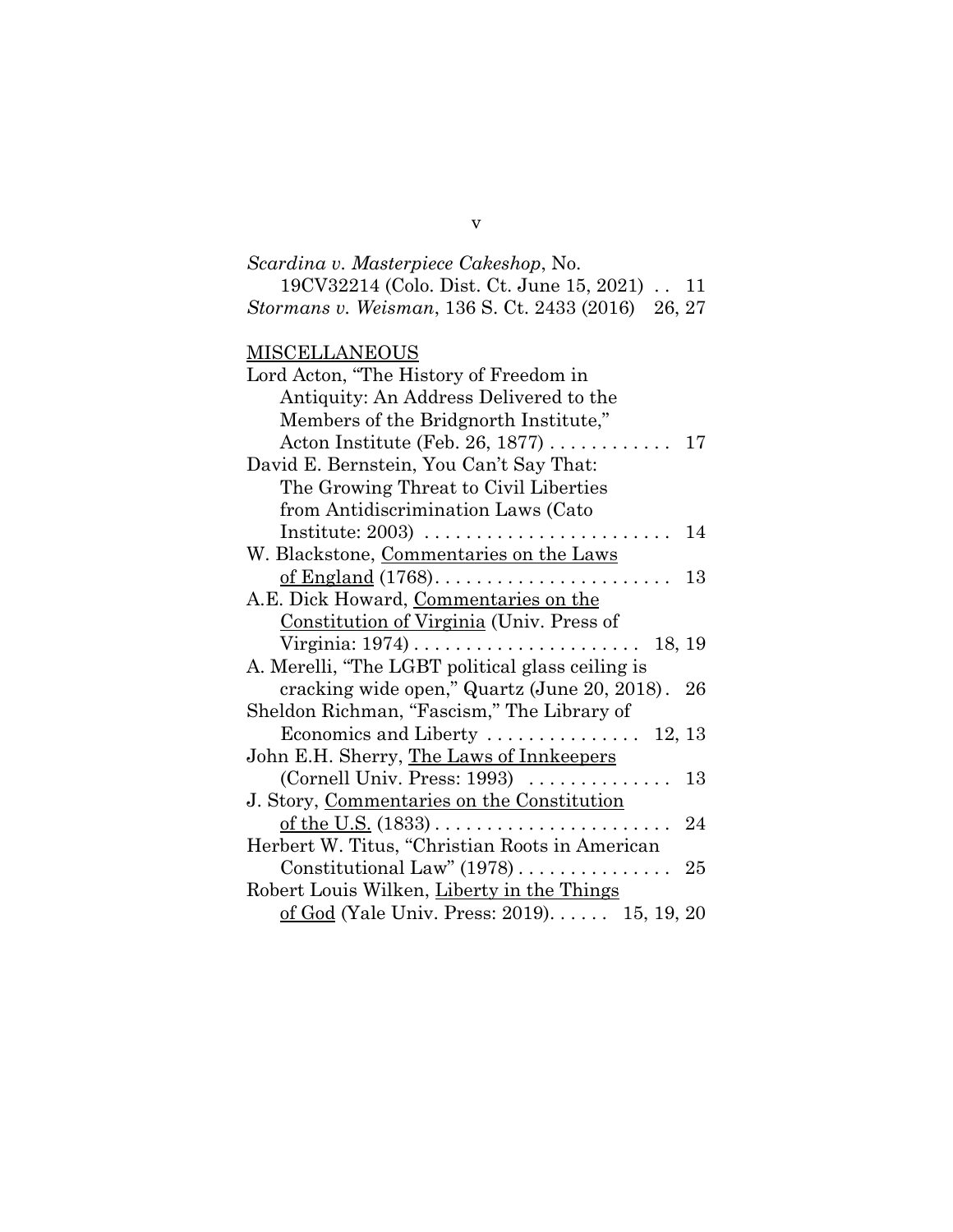### **INTEREST OF THE** *AMICI CURIAE*<sup>1</sup>

Public Advocate of the United States is a nonprofit social welfare organization, exempt from federal income tax under Internal Revenue Code ("IRC") section 501(c)(4). Conservative Legal Defense and Education Fund, California Constitutional Rights Foundation, One Nation Under God Foundation, U.S. Constitutional Rights Legal Defense Fund, and Center for Judeo-Christian Morality are nonprofit educational and legal organizations, exempt from federal income tax under IRC section 501(c)(3). Restoring Liberty Action Committee is an educational organization. *Amici* organizations were established, *inter alia*, for the purpose of participating in the public policy process, including conducting research, and informing and educating the public on the proper construction of state and federal constitutions, as well as statutes related to the rights of citizens, and questions related to human and civil rights secured by law. Some of these *amici* also filed *amicus curiae* briefs both in the Colorado Supreme Court and in this Court on the merits, in *Masterpiece Cakeshop v. Colorado Civil Rights Commission,* 138 S. Ct. 1719 (2018):

<sup>1</sup> It is hereby certified that counsel for Petitioners and for Respondents have consented to the filing of this brief; that counsel of record for all parties received notice of the intention to file this brief at least 10 days prior to its filing; that no counsel for a party authored this brief in whole or in part; and that no person other than these *amici curiae*, their members, or their counsel made a monetary contribution to its preparation or submission.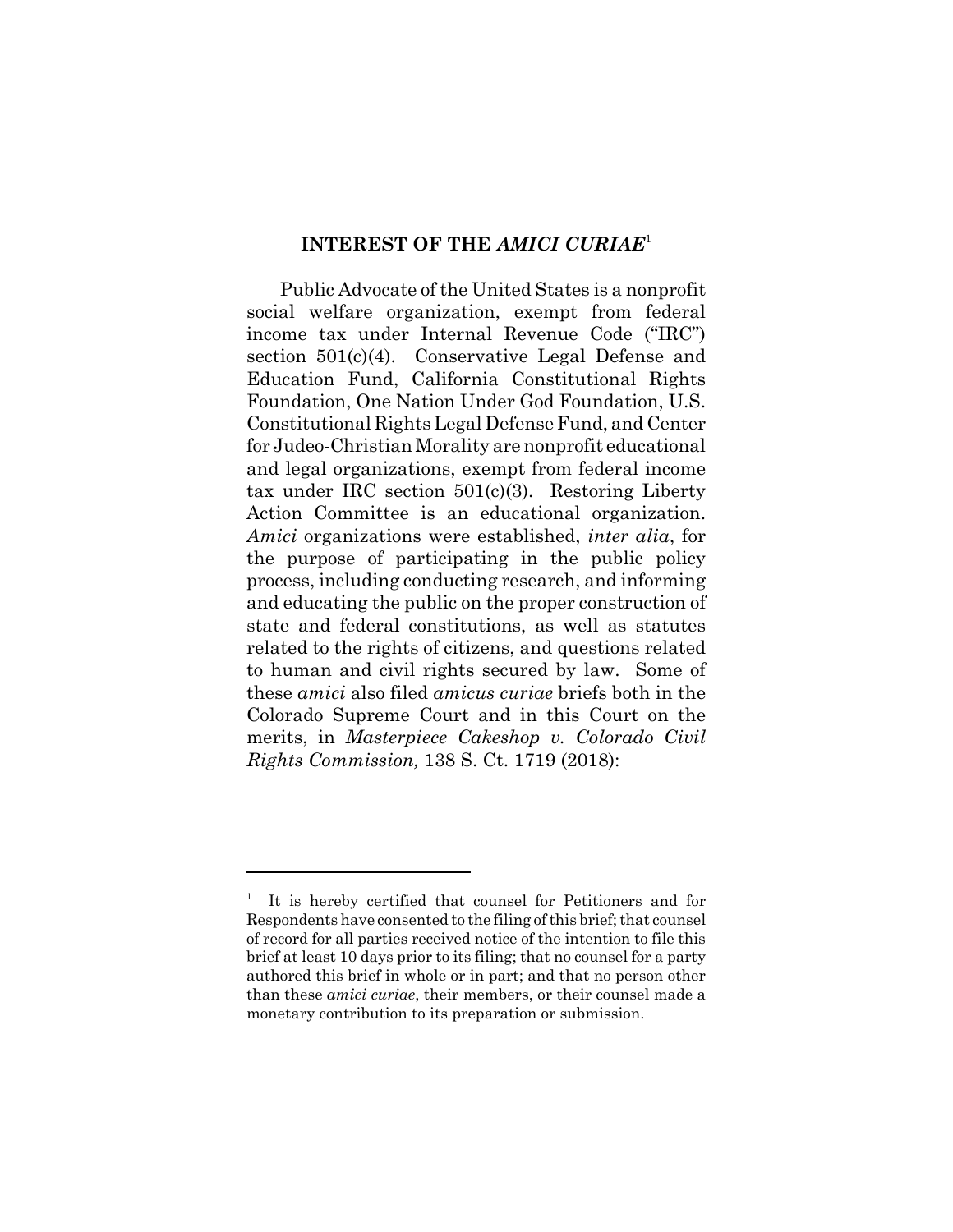- *Masterpiece Cakeshop v. Craig and Mullins*, Brief *Amicus Curiae* of U.S. Justice Foundation, *et al.,* Colorado Supreme Court (October 23, 2015).
- *Masterpiece Cakeshop v. Colorado Civil Rights Commission*, Brief *Amicus Curiae* of Public Advocate of the United States, *et al.,* U.S. Supreme Court (Sept. 7, 2017).

Additionally, some of these *amici* filed *amicus curiae* briefs in several cases involving related issues:

- *Obergefell v. Hodges*, Brief *Amicus Curiae* of Public Advocate of the United States, *et al.,* U.S. Supreme Court, Nos. 14-556, 14-562, 14-571, and 14-574 (April 3, 2015);
- *Stormans v. Wiesman*, Brief *Amicus Curiae* of Public Advocate of the United States, *et al.,* U.S. Supreme Court, No. 15-862 (February 5, 2016);
- *NIFLA v. Becerra*, Brief *Amicus Curiae* of U.S. Justice Foundation, *et al.*, U.S. Supreme Court (Petition Stage), No. 16-1140 (Apr. 20, 2017);
- *NIFLA v. Becerra*, Brief *Amicus Curiae* of Conservative Legal Defense and Education Fund, *et al.*, U.S. Supreme Court (Merits Stage), No. 16- 1140 (Jan. 16, 2018);
- *Klein v. Oregon Bureau of Labor and Industries*, Brief *Amicus Curiae* of Public Advocate of the United States, *et al.*, U.S. Supreme Court, No. 18- 547 (Nov. 26, 2018); and
- *Coral Ridge Ministries Media v. Amazon & Southern Poverty Law Center*, Brief *Amicus Curiae* of Public Advocate of the United States, *et al.*, Eleventh Circuit, No. 19-14125 (Feb. 6, 2020).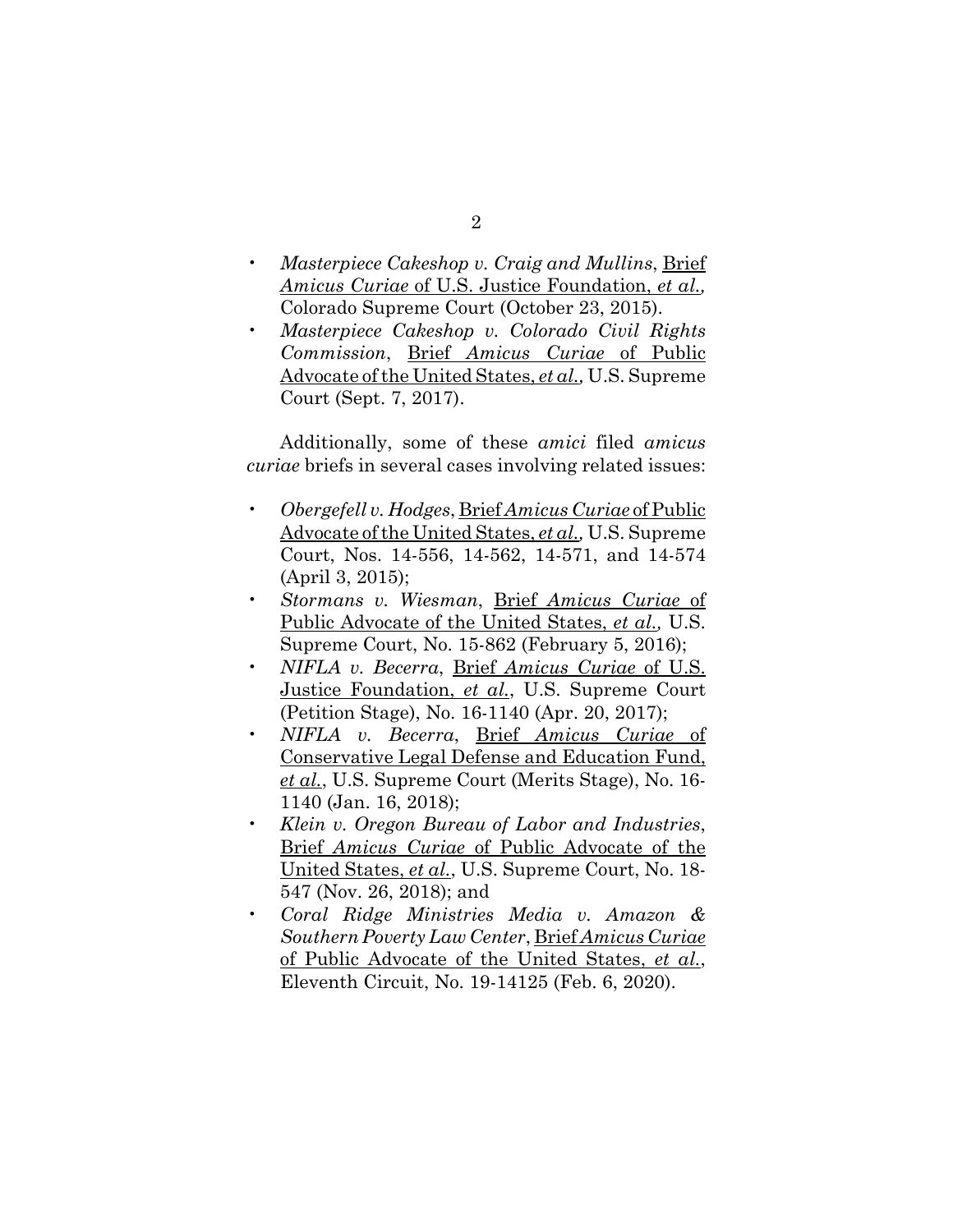#### **STATEMENT OF THE CASE**

Lorie Smith is owner of a small business, 303 Creative LLC, which offers website design services. Ms. Smith wants to expand her business to design custom websites for couples planning weddings. She has written and wants to post a message on her website that says that she will work only for oppositesex couples having traditional weddings, and not create such websites for same-sex couples. Appellants filed suit to enjoin Colorado from bringing an enforcement action based on its marketing plan violating Colorado's public accommodations statute the Colorado Anti-Discrimination Act ("CADA"). As the petition explains, CADA both "*requires* her to create websites celebrating same-sex marriage and *bans* her explanatory statement" as to what type of weddings would be served. *See* Petition for Certiorari ("Pet. Cert.") at 2.

Appellants brought claims based on the Free Speech, Free Press, and Free Exercise clauses of the First Amendment, and the Equal Protection and Due Process clauses of the Fourteenth Amendment. In 2017, the district court quickly dismissed claims against CADA's "Accommodation Clause" which prevents businesses from refusing service, for lack of standing. Colo. Rev. Stat. § 24-34-601(2)(a). It allowed challenges to the "Communications Clause" which prevents businesses from announcing they "discriminate" to proceed. *See id.* Then, in 2019, the district court ruled against the challenges to that Communication Clause. *See 303 Creative v. Elenis*, 405 F. Supp. 3d 907 (D. Colo. 2019).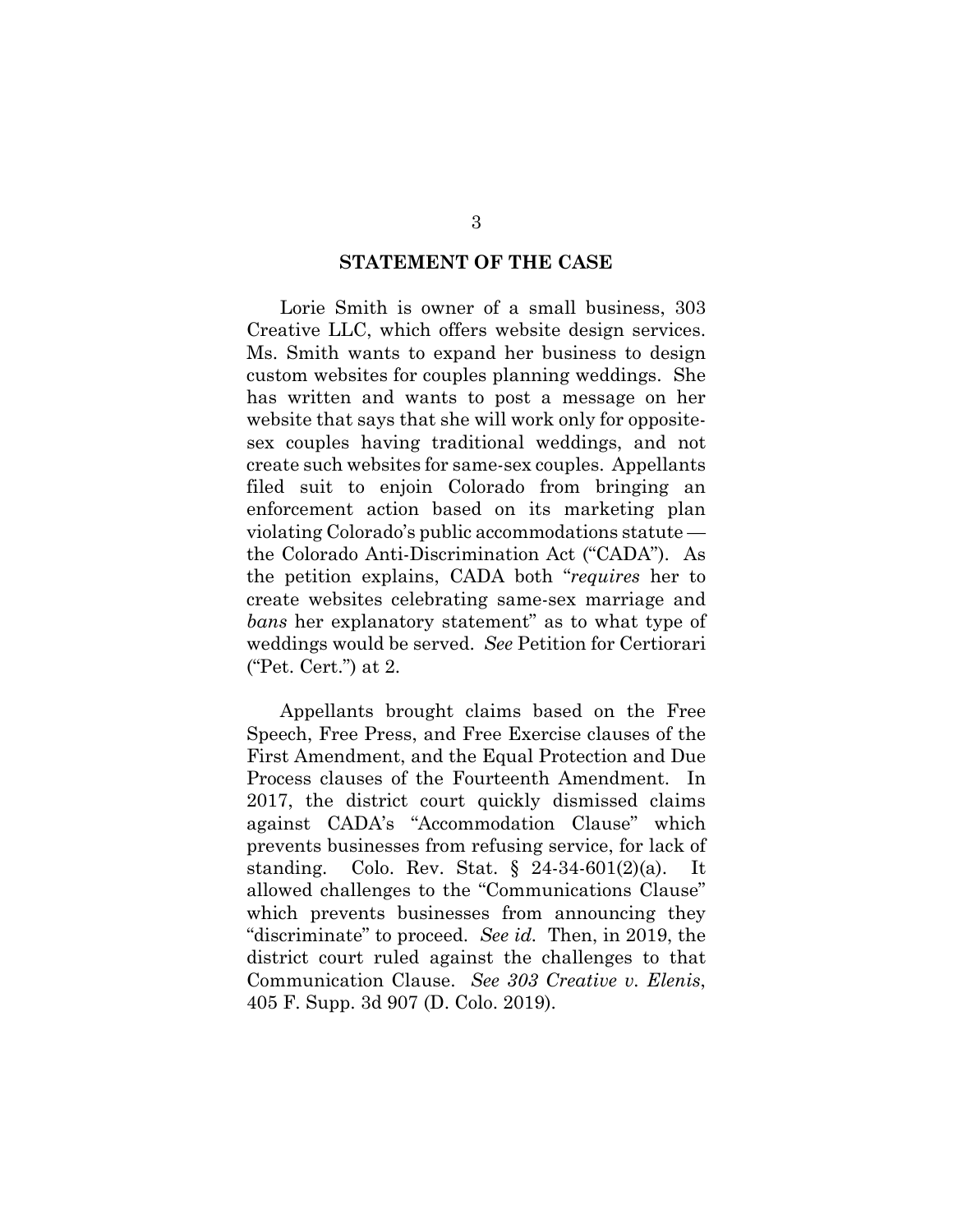On July 26, 2021, a split panel of the Tenth Circuit affirmed the ruling of the lower court. *303 Creative v. Elenis*, 6 F.4th 1160 (10th Cir. 2021) (hereinafter *"303 Creative*"), with Chief Judge Tymkovich dissenting. On September 24, 2021, Petitioners filed this petition for certiorari.

#### **SUMMARY OF ARGUMENT**

The issues presented by Petitioners were limited to protecting the First Amendment rights of "artists" and the proper application of *Employment Division v. Smith* to this case. These *amici* agree that *Smith* was improperly applied — because the circuit court never considered, as required by *Smith*, whether the Colorado Anti-Discrimination Act ("CADA") "prohibit[ed] conduct that the State is free to regulate." Properly understood, Free Speech and Free Exercise protections protect not just artists, but rather all Americans, and Colorado has no authority to regulate such conduct.

The circuit court's handling of the Free Speech claims was remarkable. The court concluded that enforcement of the Colorado law could present a substantial risk of "excising certain ideas or viewpoints from the public dialogue," but that was permissible because "eliminating such ideas is CADA's very purpose." General assertions of prior discrimination against homosexuals authorizes Colorado to currently discriminate against Christians in business. The handling of the Free Exercise claims was no better limited to a misreading of *Smith*, and expressing confidence that CADA enforcement was no longer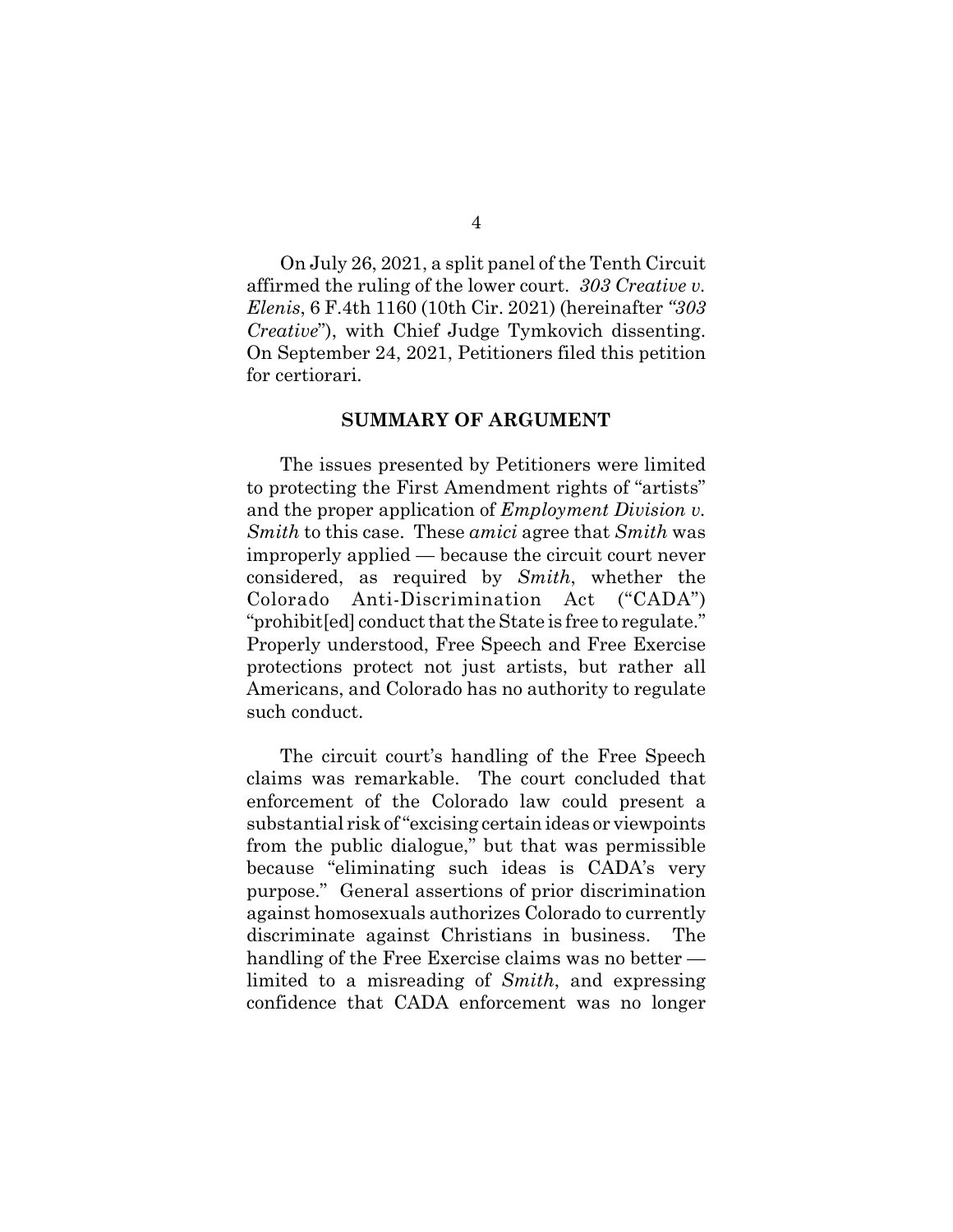biased, as had been found by this Court in *Masterpiece Cakeshop*. *See* Section I, *infra*.

Historically, the doctrine of Public Accommodation was limited to narrow class of businesses in public callings — not all businesses open to the public. The regulation of the operation of private businesses by the state is a characteristic of Fascism. *See* Section II, *infra*. By text, history, and tradition, the Free Exercise Clause does not assert a principle of toleration, but imposes an outer limit on the jurisdiction and the power of government to intercede on the sphere of "religion" — a rule which was violated by CADA. *See* Section III, *infra*. This Court has not yet considered the threshold question presented by public accommodation cases — whether any government has any power to enact laws such as CADA. *See* Section IV, *infra*. These *amici* urge the Court to grant *certiorari* and do so here.

### **ARGUMENT**

**I. THE TENTH CIRCUIT SANCTIONED THE DESTRUCTION OF THE FREE SPEECH AND FREE EXERCISE CONSTITUTIONAL PROTECTIONS OF CHRISTIAN BUSINESSES, IN SERVICE TO A POWERFUL LGBTQ POLITICAL LOBBY.**

#### **A. Free Speech**

After resolving standing concerns favorably to Appellants, the circuit court opinion made a series of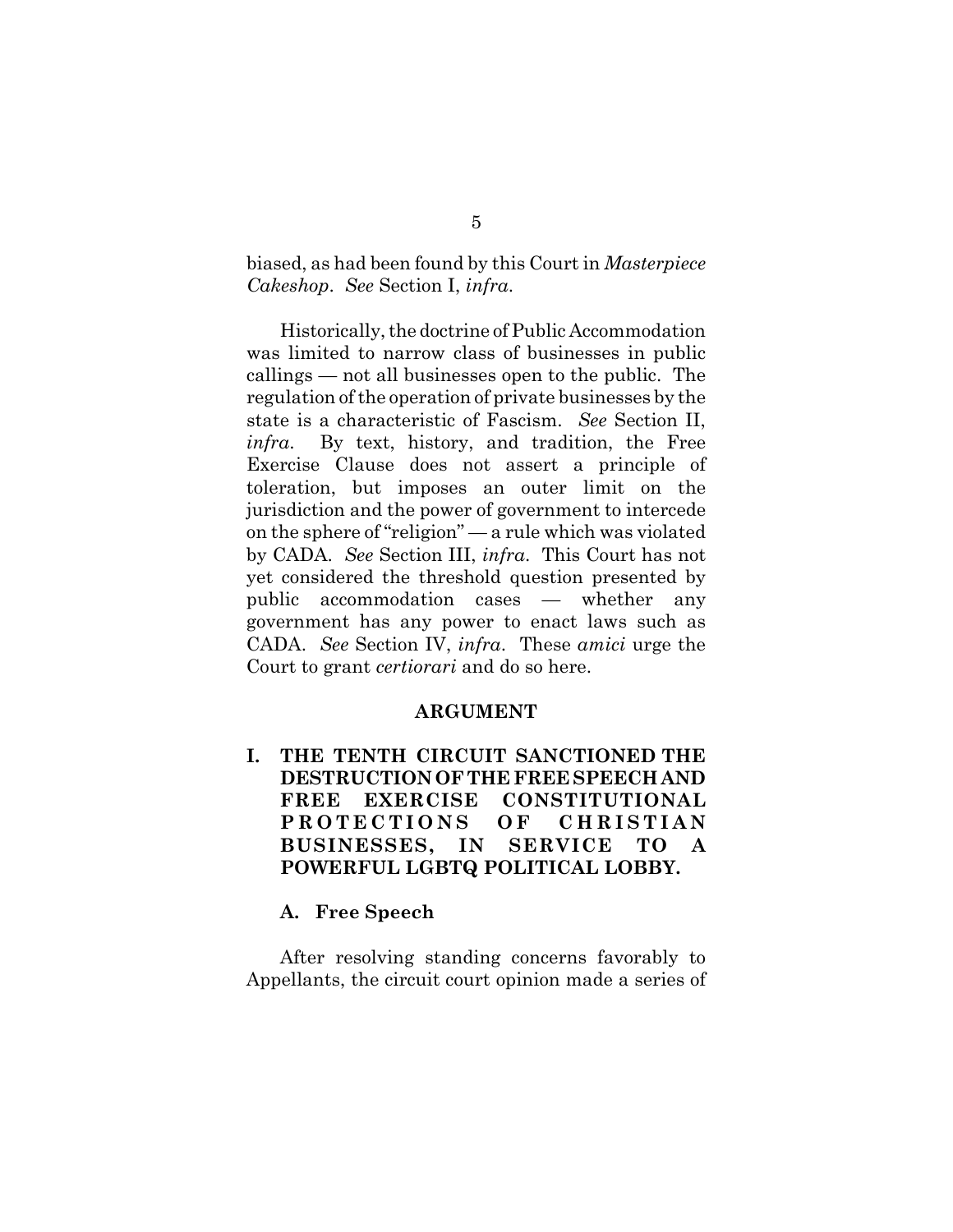interim rulings which seemed to require a decision in favor Appellants:

- "creation of wedding websites is **pure speech**." *303 Creative* at 1176 (emphasis added).
- a marriage "is itself often a particularly **expressive event**." *Id*. (emphasis added).
- "Appellants' **own speech** is implicated even where their services are requested by a thirdparty." *Id*. at 1177 (emphasis added).
- "Nor does a profit motive transform Appellants' speech into 'commercial conduct.'" *Id*.
- "Because the Accommodation Clause **compels speech** in this case, it also works as a **content-based** restriction.... CADA's purpose and history also demonstrate how the statute is a content-based restriction." *Id*. at 1178 (emphasis added).
- "[T]here is more than a '**substantial risk of excising certain ideas** or viewpoints from the public dialogue.'" *Id*. (emphasis added) (citation omitted). This end is appropriate because "**[e]liminating such ideas is CADA's very purpose**." *Id*. (emphasis added).

Surely these findings could have been expected to lay the foundation for a win for the Appellants. However, the court observed that: "CADA is intended to remedy a long and invidious history of discrimination based on sexual orientation." *Id*. The only benefit Appellants obtained from this early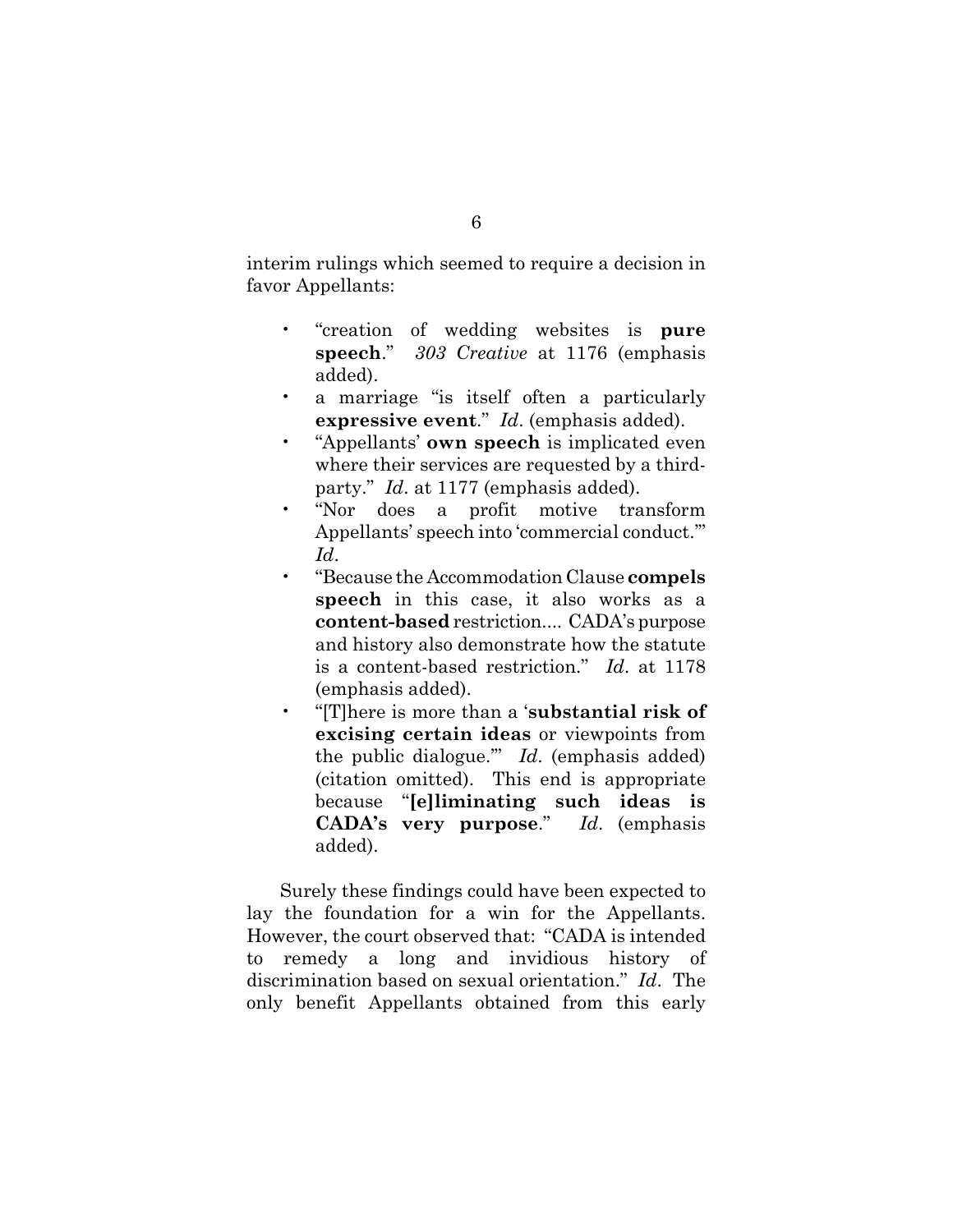analysis was that the court applied "strict scrutiny," but found that the government met that burden rather easily. First, Colorado "has a compelling interest in protecting both the dignity interests of members of marginalized groups and their material interests in accessing the commercial marketplace." *Id*. The court concluded that while the Accommodation Clause "is not narrowly tailored to preventing dignitary harms ... [it] is, however, narrowly tailored to Colorado's interest in ensuring 'equal access to publicly available goods and services.'" *Id*. at 1179. "Excepting Appellants from the Accommodation Clause would necessarily relegate LGBT consumers to an inferior market because Appellants' *unique* services are, by definition, unavailable elsewhere." *Id.* at 1180. The court explained: "[t]he product at issue is not merely 'custom-made wedding websites,' but rather 'custommade wedding websites of the same quality and nature as those made by Appellants.'" *Id*.

This is a truly remarkable analysis for any court to make. Because there allegedly exists a "marginalized group" of homosexuals which at some point had been subject to "invidious discrimination" by others, as a result, — almost as if a form of sex-based affirmative action — the speech rights of all Christian business owners must be sacrificed. If the same-sex complainants are unable to compel the Christian Appellants to serve their same-sex "wedding," they would be deprived of services of that one Christian vendor — which, by definition, only that Christian Appellant could provide. Perhaps the court believed that two marginalized groups are better than one.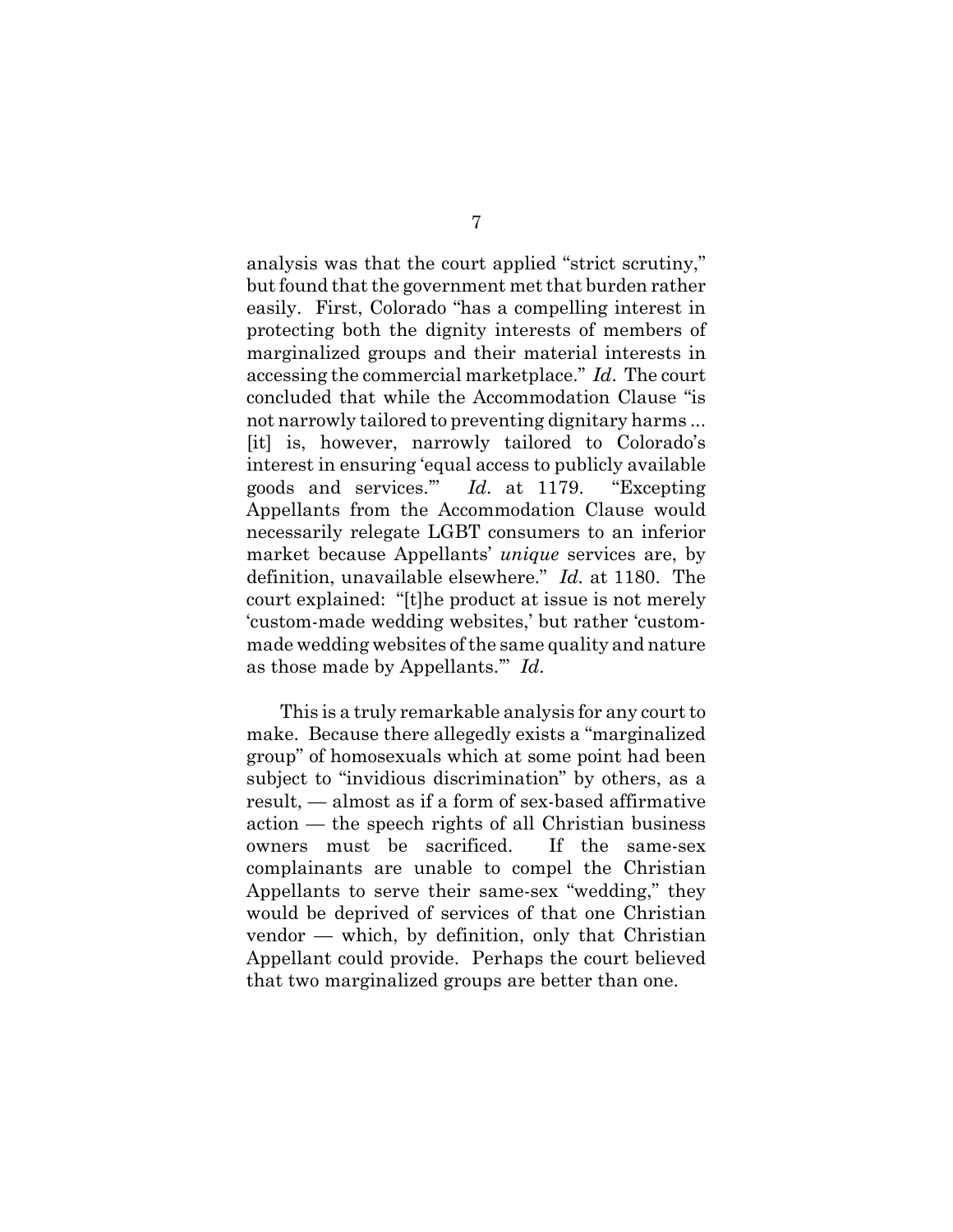Every known free speech principle is thereby thrown out the window: pure speech can be compelled; content and viewpoint discrimination is permissible; and the risk of excising ideas from how Americans think, act, and speak is a mere casualty of war against purported hate. Of course, the panel made clear that its real purpose was not to give options to same-sex couples — for, as it states, "**[e]liminating such ideas is CADA's very purpose**." Finding Colorado's purpose of "eliminating" ideas to be legitimate is quite consistent with the world George Orwell described, as used by Chief Judge Tymkovich to open his dissent:

If liberty means anything at all, it means the right to tell people what they do not want to hear. *[Id.* at 1190 (Tymkovich, C.J., dissenting).]

### **B. Free Exercise Clause.**

Having demonstrated no respect for the First Amendment's guarantee of "free speech," the court then went on to disregard Appellants' Free Exercise claim as well. Finding that CADA is a "neutral law of general applicability," the court invoked *Employment Division v. Smith*, 494 U.S. 872 (1990), to conclude CADA is constitutional. The court never asked the threshold question in *Smith*: whether the "otherwise valid law prohibit[ed] conduct that the State is free to regulate." *Smith* at 879. The use of mind-altering drugs has traditionally been in the sphere of behavior that the state "is free to regulate." However, the historic, common law rule has supported the right of all businesses — except for a narrow category such as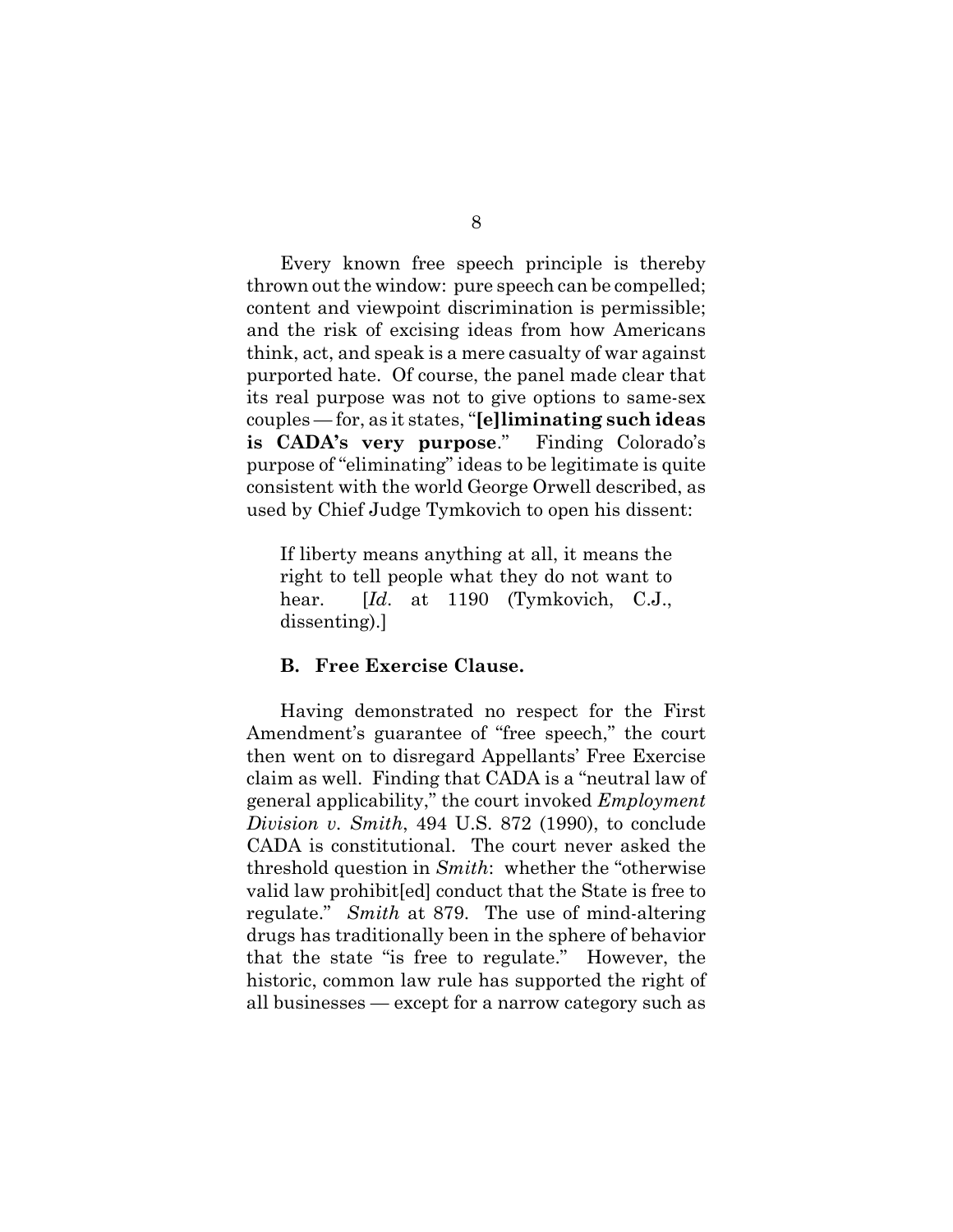innkeepers required to rent rooms — to refuse service based on their own standards. *See* discussion of Public Accommodations antecedents in section II, *infra*. The 1964 Civil Rights Act slightly expanded those said to be in the "innkeeper" category to include restaurants and theaters, but the desire to grant special rights to homosexuals has now transformed certain states of the union into what can reasonably be called near "fascist states" where the private means of production are brought under full government management and control. The Colorado law goes well beyond the 1964 law. Rather than a law of "public accommodation," it is better understood to be a law of "public (*i.e.,* government) control."

The circuit court was willing to undermine the free speech and the free exercise rights of Christians in order to serve a powerful interest group at odds with Biblical morality. As a result, what may once have been a marginalized group has become empowered to marginalize Christians by driving them out of the businesses world, and perhaps soon the professions. Many will not be content until Christians assume the status of anti-communists in Eastern Europe during the Cold War, who were viewed as fit only to serve in common laborer positions.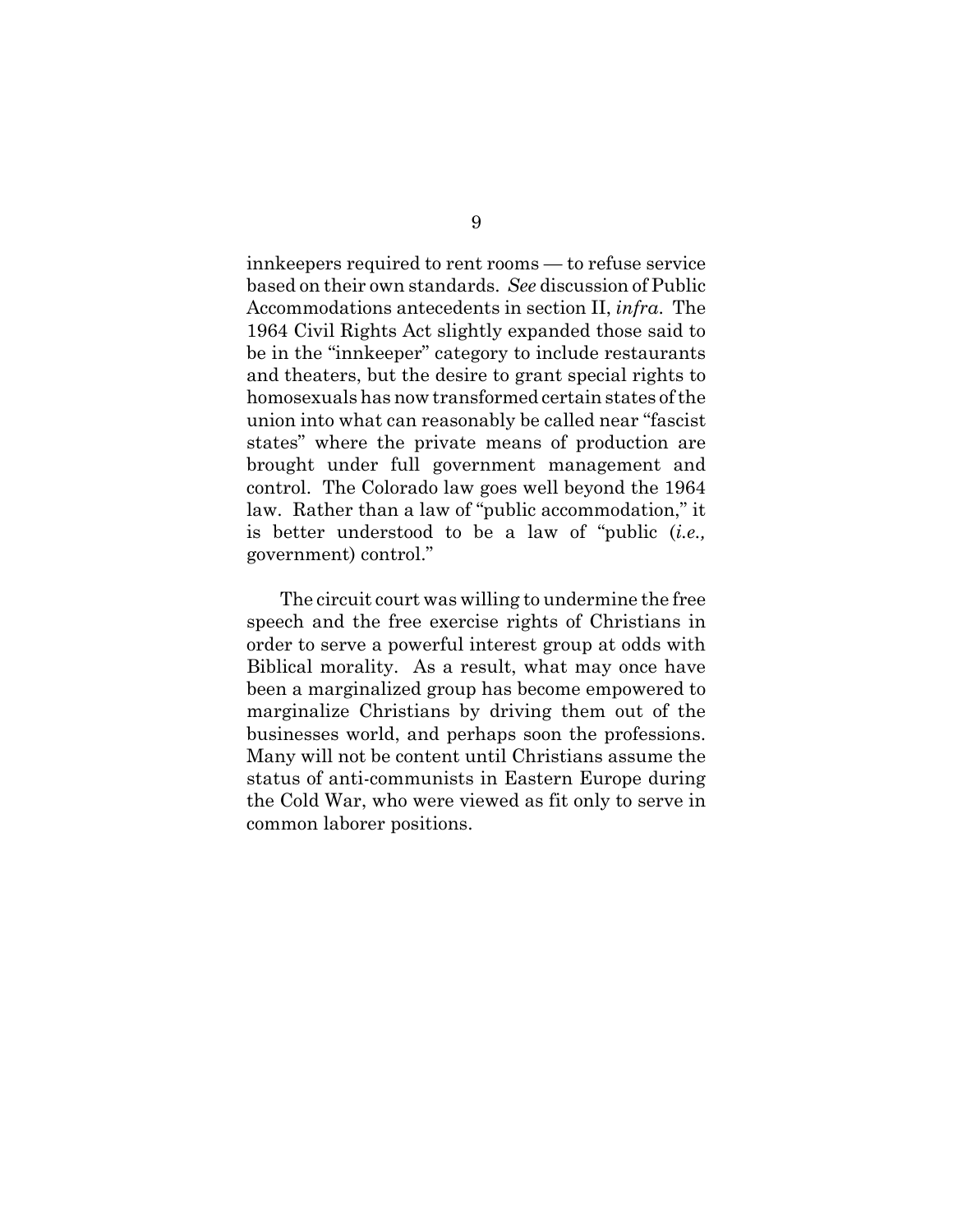## **II. T H E C O L O R A D O P U B L I C ACCOMMODATIONS STATUTE ASSERTS CONTROL OVER PRIVATE BEHAVIOR, GIVING SPECIAL RIGHTS TO POLITICALLY POWERFUL CLASSES.**

Petitioners challenged Colorado's so-called "public accommodations" statute, which states in pertinent part:

It is a discriminatory practice and unlawful for a person, directly or indirectly, to refuse, withhold from, or deny to an individual or a group, because of ... sexual orientation ..., the full and equal enjoyment of the goods, services, facilities, privileges, advantages, or accommodations of a **place of public accommodation** or, directly or indirectly, to publish, circulate, issue, display, post, or mail any written, electronic, or printed communication, notice, or advertisement that indicates that the full and equal enjoyment of the goods, services, facilities, privileges, advantages, or accommodations of a place of public accommodation will be refused, withheld from, or denied an individual or that an individual's patronage or presence at a place of public accommodation is unwelcome, objectionable, unacceptable, or undesirable because of ... sexual orientation.... [Colo. Rev. Stat. § 24-34-601(2)(a) (emphasis added).]

Radical activists have a history of using Colorado's laws and the Colorado Civil Rights Commission to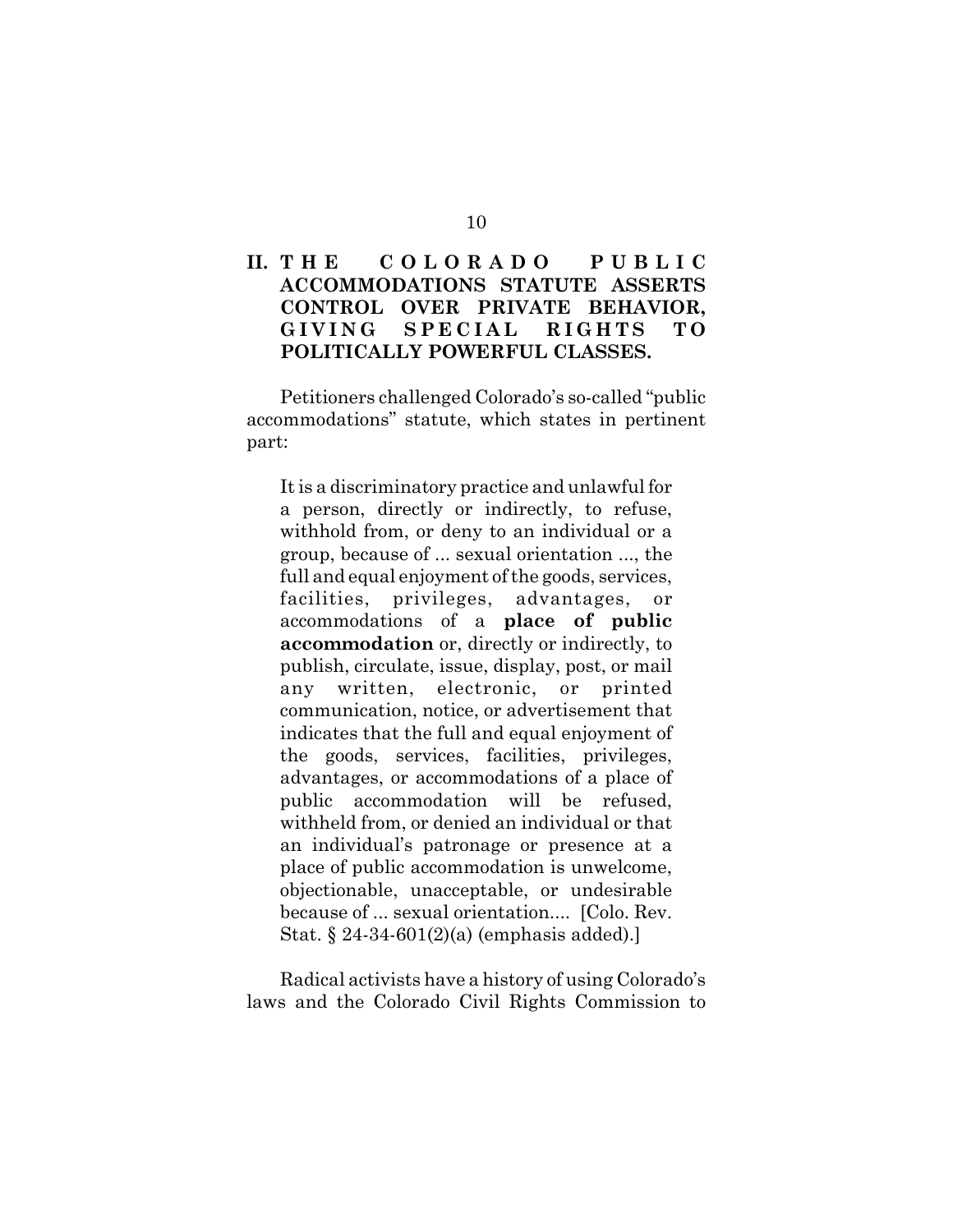target and punish Christian businesses who do not support homosexuality. After Appellants filed to enjoin enforcement, but well before Lorie Smith's company even began offering wedding websites, she received a request for a website to promote a same-sex wedding. This effort by some to provoke a controversy is reminiscent of how Masterpiece Cakeshop, a bakery which makes wedding cakes, and its owner, Jack Phillips, were targeted. There, a customer made a request to participate in a same-sex wedding which forced Phillips to decline. This anti-Christian bias has not been limited to those demanding services, but this court found that it extends to those in powerful governmental roles in enforcing state law. *See Masterpiece Cakeshop v. Colo. Civ. Rts. Comm'n*, 138 S. Ct. 1719, 1729 (2018) ("The Civil Rights Commission's treatment of his case has some elements of a clear and impermissible hostility toward the sincere religious beliefs that motivated his objection."). Even after this Court's *Masterpiece* decision, Phillips is still being targeted for declining to make a custom gender-transition-celebration cake because of his beliefs. *See Scardina v. Masterpiece Cakeshop*, No. 19CV32214 (Colo. Dist. Ct. June 15, 2021).

In truth, the notion of declaring all businesses (and all individuals) to be places of public accommodation has become in vogue in certain states, enacted, *inter alia*, to cater to the politically powerful or politically favored, yet such actions are not within the power of government. Despite repeated claims, such laws have neither common law nor federal antecedent. Such laws place government bureaucrats and courts in operational charge of businesses, imposing the state's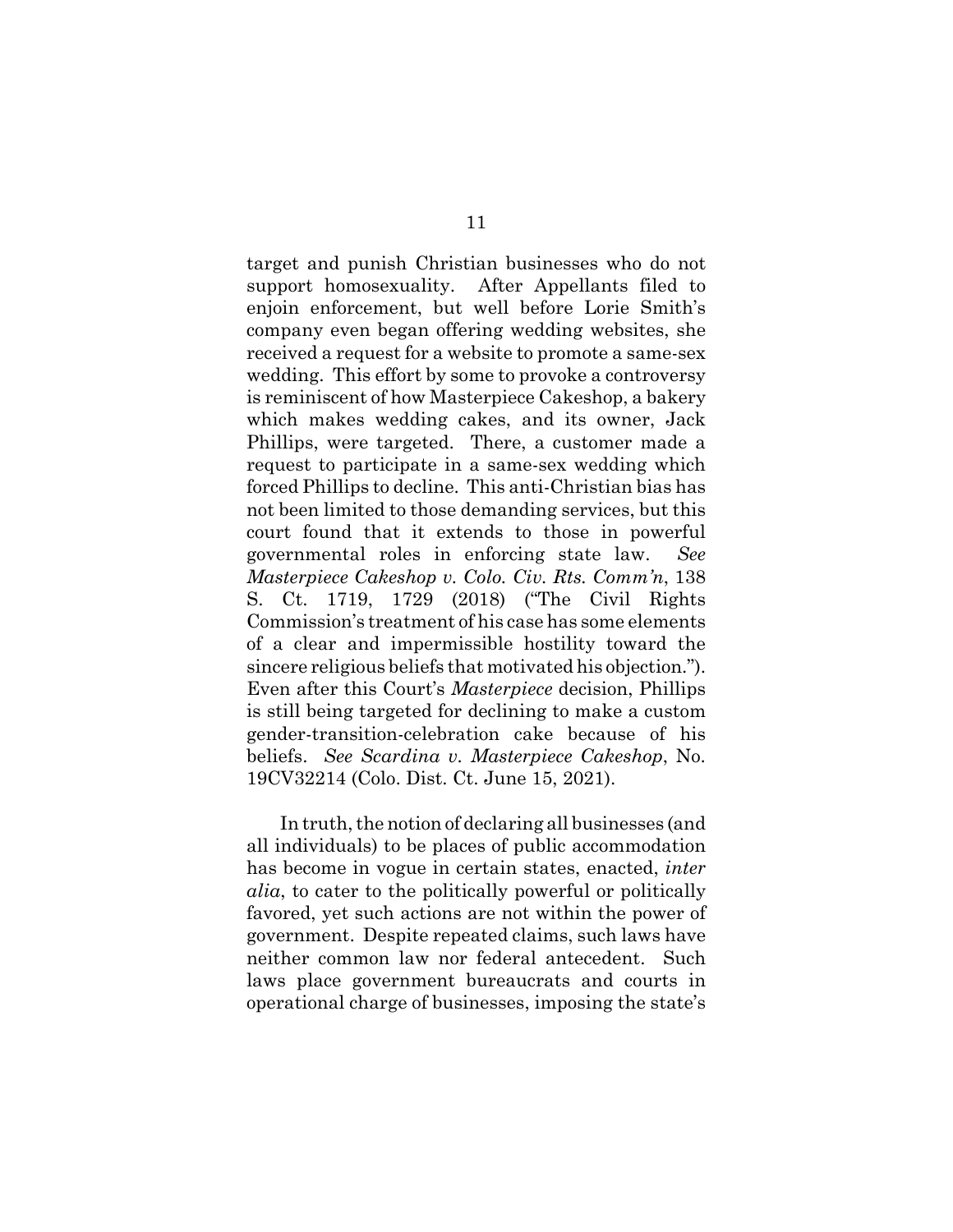morality on every business owner, while still (nominally) allowing private ownership of the "means of production." Thus, it is best understood as extreme interventionism — a step on the road to Fascism. Consider how the Colorado Public Accommodation law accords with the description of Fascism offered by scholar Sheldon Richman, former editor of *The Freeman*:

As an economic system, fascism is SOCIALISM with a capitalist veneer.... Where socialism sought totalitarian control of a society's economic processes through direct state operation of the means of production, fascism sought that **control indirectly, through domination of nominally private owners**. Where socialism nationalized property explicitly, fascism did so implicitly, by **requiring owners to use their property in the "national interest"** — that is, as the autocratic authority conceived it.... [Sheldon Richman, "Fascism," Library of Economics and Liberty (emphasis added).]

In its essence, the Colorado law confiscates from individuals and businesses the right to determine with whom they will do business and on what terms. They smack of the type of control that Benito Mussolini described in his 1928 autobiography:

The citizen in the Fascist State is no longer a selfish individual who has the anti-social right of rebelling against any law of the Collectivity. **The Fascist State** with its corporative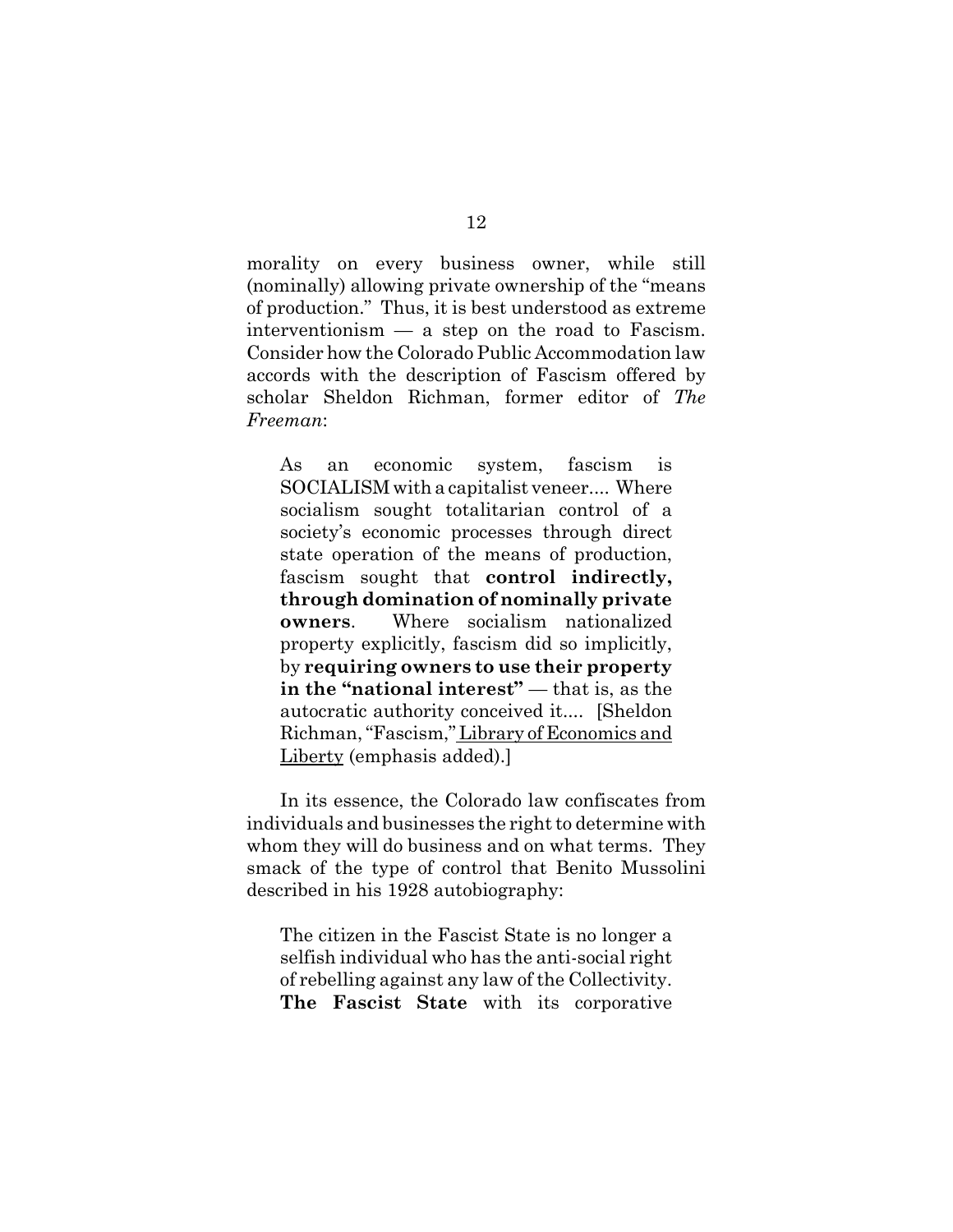conception puts men and their possibilities into productive work and **interprets for them the duties they have to fulfill**. [B. Mussolini, My Autobiography (1928) cited in Sheldon Richman, *supra* (emphasis added).]

Although relied on by the Tenth Circuit (*303 Creative* at 1176-78), *Hurley v. Irish-American Gay, Lesbian and Bisexual Group of Boston, Inc*., 515 U.S. 557 (1995), provides no support for CADA. In *Hurley*, Justice Souter asserted that modern public accommodation laws have a "venerable history" (*id.* at 571), stretching back to the common law rule requiring an innkeeper to serve all travelers that come his way unless he had "good reason" not to. *See* III W. Blackstone, Commentaries on the Laws of England, Ch. 9, Sec. 6 (1768). But that venerable history applied only in what was termed "a public calling, such as an innkeeper or public carrier." John E.H. Sherry, The Laws of Innkeepers at 45 (Cornell Univ. Press: 1993) (citation omitted). Indeed, only those few professions were "obliged to serve without discrimination all who sought service, whereas proprietors or purely private enterprises were under no such obligation, the latter enjoying an absolute power to serve whom they pleased." *Id*.

Once public accommodation laws seek to control businesses outside those few "public callings," and once they expand to force complicity with Biblically banned practices, they cease to be part of that "venerable history."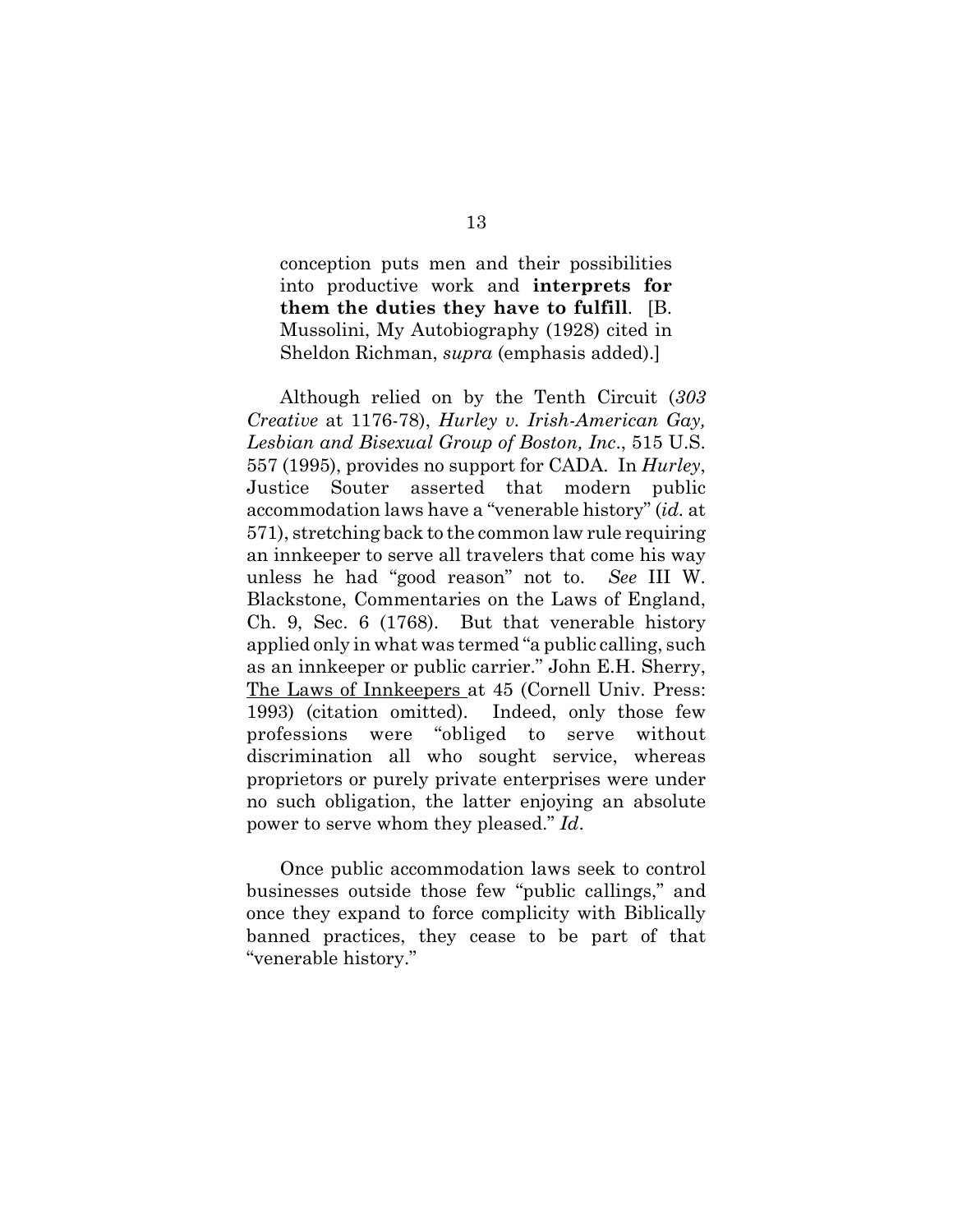Even Title II of the 1964 Civil Rights Act is narrowly limited in its application generally to hotels, restaurants, movie theaters, and stadiums (42 U.S.C. § 2000a(b)) and its grounds for discrimination were strictly limited to "race, color, religion, or national origin" (42 U.S.C.  $\S$  2000a(a)). Every effort in Congress to broaden the "protected classes" to include "sexual orientation" has thus far failed.

George Mason Law Professor David Bernstein has captured the essence of the threat to our liberties:

**Intolerant activists are determined to impose their moralistic views on all Americans**, regardless of the consequences for civil liberties. These zealots are politically well organized and are a dominant force in one of the two major political parties. They have already achieved many legislative victories, especially at the local level, where they often wield disproportionate power**. Courts have often acquiesced to their agenda, even when it conflicts directly with constitutional provisions protecting civil liberties**. Until the power of these militants is checked, the First Amendment's protection of freedom of speech and freedom of religion will be in constant danger. [David E. Bernstein, You Can't Say That: The Growing Threat to Civil Liberties from Antidiscrimination Laws (Cato Institute: 2003) at 1 (emphasis added).]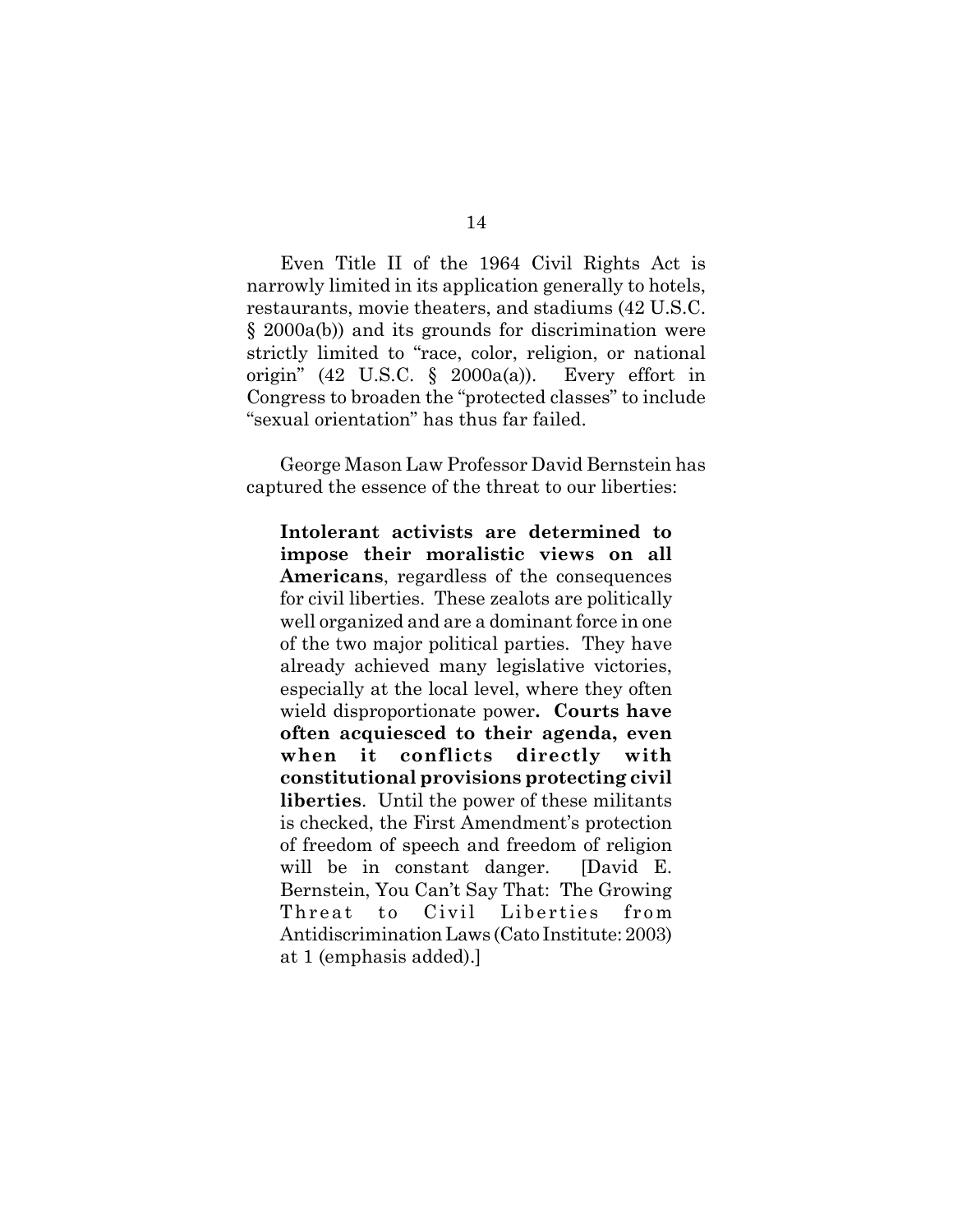## **III. THE FREE EXERCISE CLAUSE IS A LIMIT ON THE POWER OF GOVERNMENT, NOT JUST ANOTHER FACTOR TO BE CONSIDERED.**

The court of appeals appeared to believed that the application of the First Amendment's Free Exercise Clause to this case was limited to considering whether the rule of *Employment Division v. Smith* was followed and whether the religious bias found by this Court in *Masterpiece Cakeshop* again had contaminated the enforcement process. *See 303 Creative* at 1183-88. Even in applying *Smith*, the court made no effort to determine, as Justice Scalia's opinion required, whether CADA "prohibit[ed] conduct that the State is free to regulate." *Smith* at 879. The court certainly made no effort to consider and apply the Free Exercise text, history, and tradition. Had it done so, the court should have recognized that Colorado had no authority whatsoever to enact CADA's challenged provisions. It should have recognized that the Free Exercise Clause is not discretionary or waivable. It was rooted not in the Enlightenment and notions of tolerance of religion, but rather in the recognition of the existence of two separate and distinct jurisdictions — one civil and one ecclesiastical — a principle recognized as early as the late Middle Ages and widely understood by the time of the Protestant Reformation. *See generally* Robert Louis Wilken, Liberty in the Things of God (Yale Univ. Press: 2019). In seeking to compel behavior belonging to the realm of religion, Colorado exceeded its authority.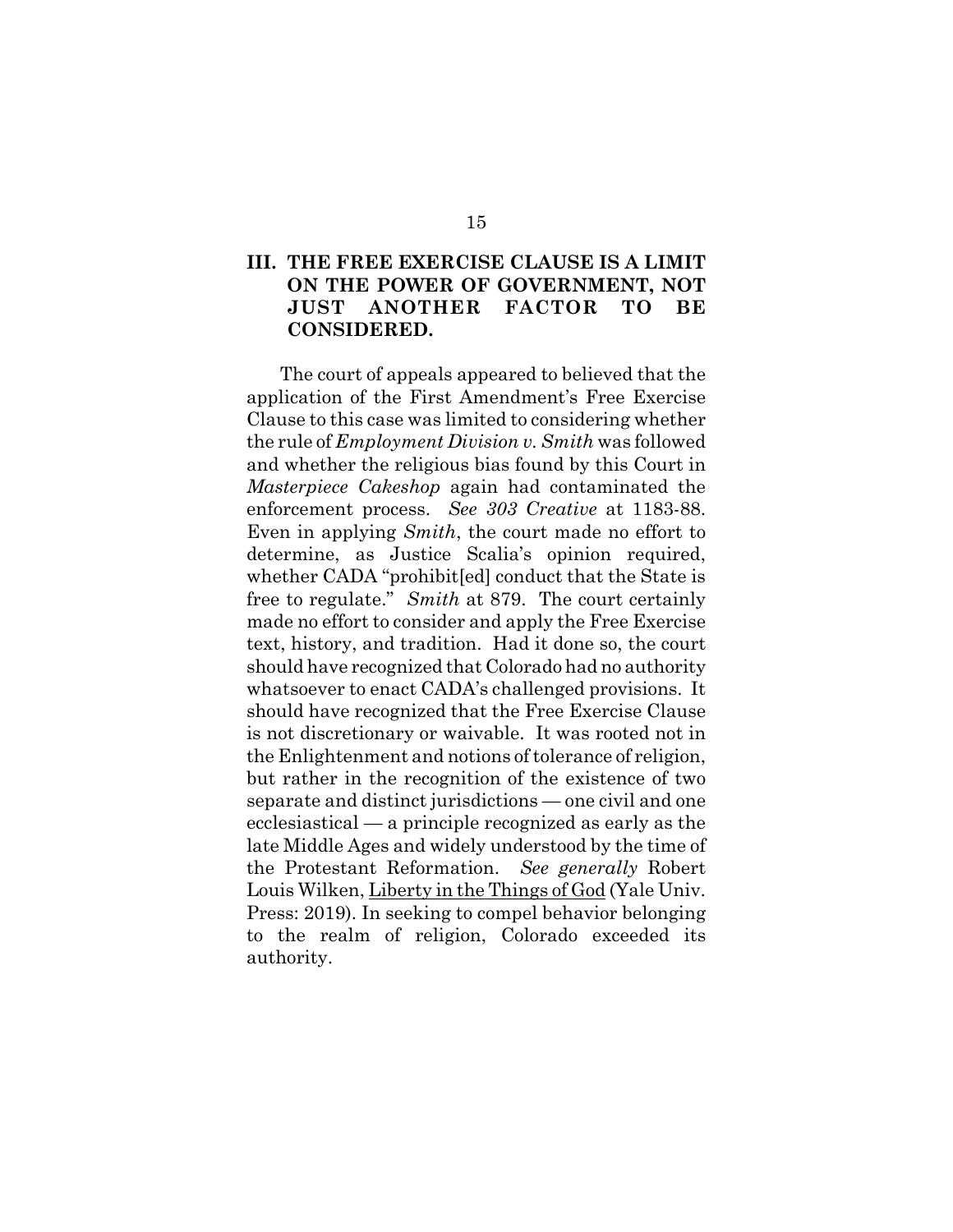In ancient Israel, the jurisdictional division between the authority of the state and the authority of the church was well established in Holy Writ. *See, e.g.,* I Samuel 13 (King Saul was admonished by the Prophet Samuel for offering a religious sacrifice); II Chronicles 19:11 (Jehu counseled King Jehoshaphat: "And, behold, Amariah the chief priest is over you in all matters of the Lord; and Zebadiah the son of Ishmael, the ruler of the house of Judah, for all the king's matters: also the Levites shall be officers before you. Deal courageously, and the Lord shall be with the good."); II Chronicles 26 (King Uzziah was admonished by Azariah the priest for trespassing in the temple to burn incense, and judged with leprosy). Violations of the jurisdictional division between the authority of the state and the authority of the church were punished in other ancient kingdoms. *See, e.g.*, Daniel 3:10-18 (King Nebuchadnezzar exceeded his authority by ordering that his image be worshiped, and then tried to punish Daniel, Shadrach, Meshach, and Abednego); Daniel 6 (King Darius exceeded his authority to order Daniel not to pray for 30 days).

Additionally, the jurisdictional division between the authority of the state and the authority of the church was well established in the New Testament. Matthew 28:19-20 (Great Commission); Mark 12:17 ("And Jesus answering said unto them, Render to Caesar the things that are Caesar's, and to God the things that are God's. And they marvelled at him."). In an 1877 speech entitled, "The History of Freedom in Antiquity," Lord Acton cited the words of Jesus in Mark 12:17 as both: (i) imposing the first limits on the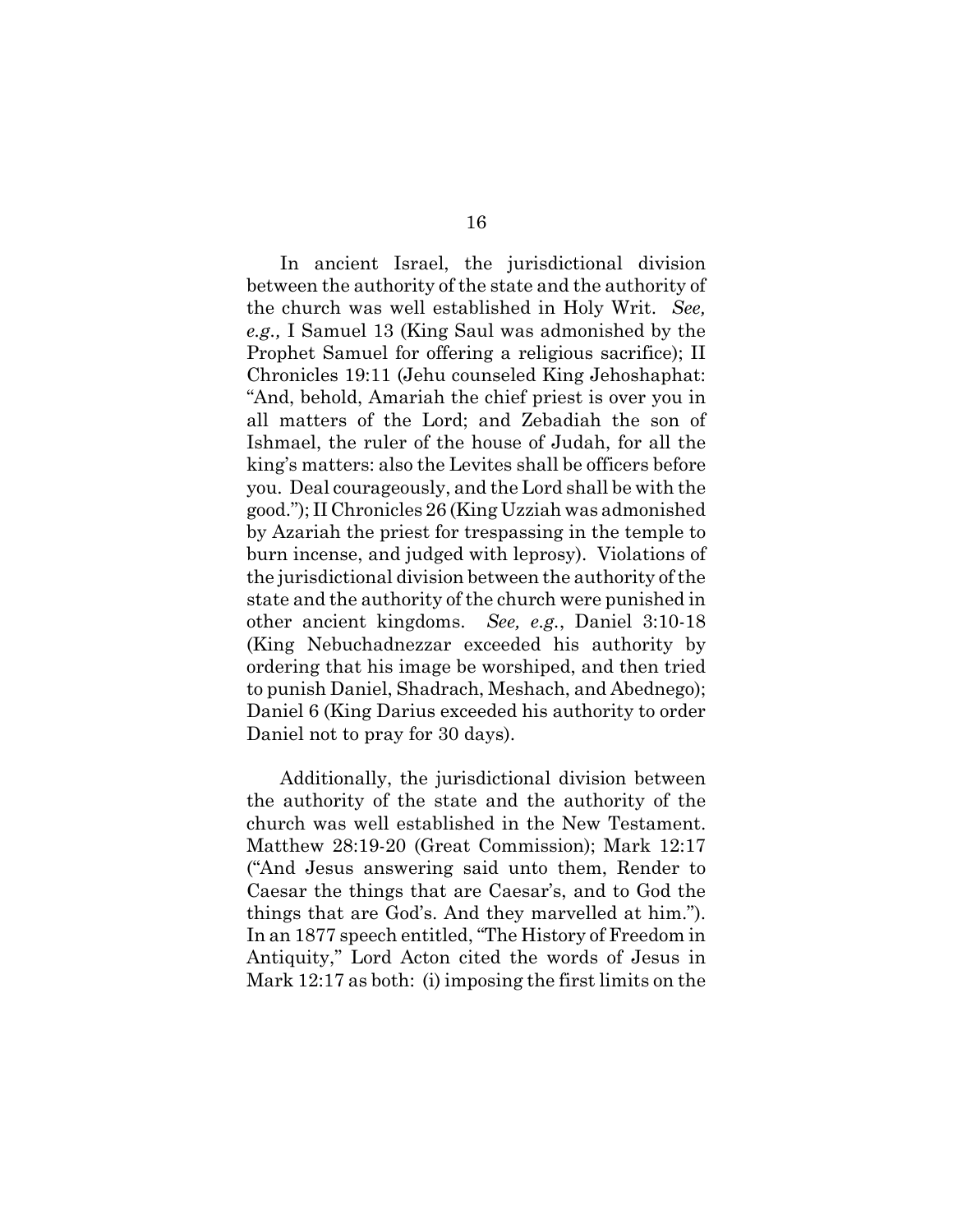powers of the state, and (ii) birthing of the freedom of individuals:

... when Christ said: "Render unto Caesar the things that are Caesar's, and unto God the things that are God's" ... **gave to the civil power**, under the protection of **conscience,** a sacredness it had never enjoyed, and **bounds it had never acknowledged**; and they were the repudiation of absolutism and the **inauguration of freedom**. For our Lord not only delivered the precept, but created the force to execute it.... [Lord Acton, The History of Freedom in Antiquity: An Address Delivered to the Members of the Bridgnorth Institute, Acton Institute (Feb. 26, 1877) (emphasis added).]

The history of the early church in the New Testament also confirms the authority of individuals to resist orders of the state that exceed the state's jurisdiction. *See generally* Acts 4:19 ("Whether it be right in the sight of God to hearken unto you more than unto God, judge ye."); Acts 5:29 ("Then Peter and the other apostles answered and said, We ought to obey God rather than men.").

Based on these Biblical principles, no government has any authority of the sort Colorado presumed to have in enacting CADA, demanding that Coloradans sacrifice their religious liberties in service to an unbiblical religious ceremony such as same-sex marriage. These jurisdictional principles were recognized, embodied, and protected in the First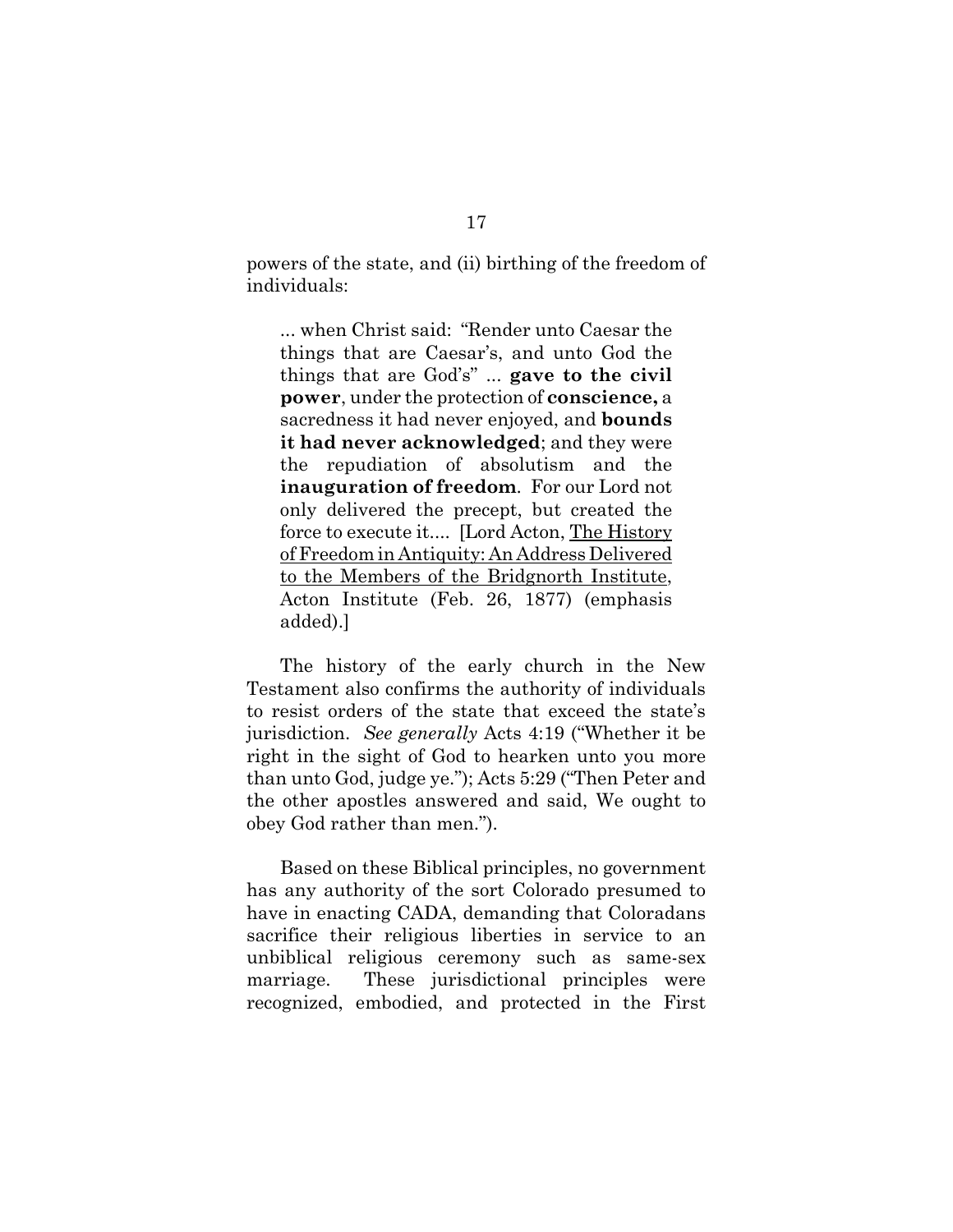Amendment's Free Exercise Clause. The issue is not whether Colorado would or should allow Christians to have an exception to a general rule demanding they act in service to a cause they disdain based on religious liberty on some theory of toleration. Rather, under First Principles as recognized in and protected by the First Amendment, Colorado simply has no authority whatsoever to enact such law. Thus, such a law is a nullity. *See Marbury v. Madison*, 5 U.S. 137, 174, 176 (1803) ("all laws which are repugnant to the Constitution, are null and void."). This Court has a duty to grant certiorari and rule consistent with that bedrock principle.

The forerunner of the Free Exercise Clause, the 1776 Virginia Statute of Religious Liberties, clearly separated the civil from the religious jurisdictions. Those duties "which we owe to our creator, and the manner of discharging [them] can be directed only by reason and conviction," were expressly defined to constitute "religion." Those duties owed to the state are enforceable by "Force" or "Violence." Professor A.E. Dick Howard explained the development of the Virginia Declaration of Rights in his Commentaries on the Constitution of Virginia:

George Mason's **original draft** stated ... "that all Men should enjoy the fullest **Toleration** in the Exercise of Religion according to the Dictates of Conscience...." [citation omitted.] The emphasis on toleration ... could be taken to mean only a **limited form of religious liberty**: toleration of dissenters in a state where there was an established church.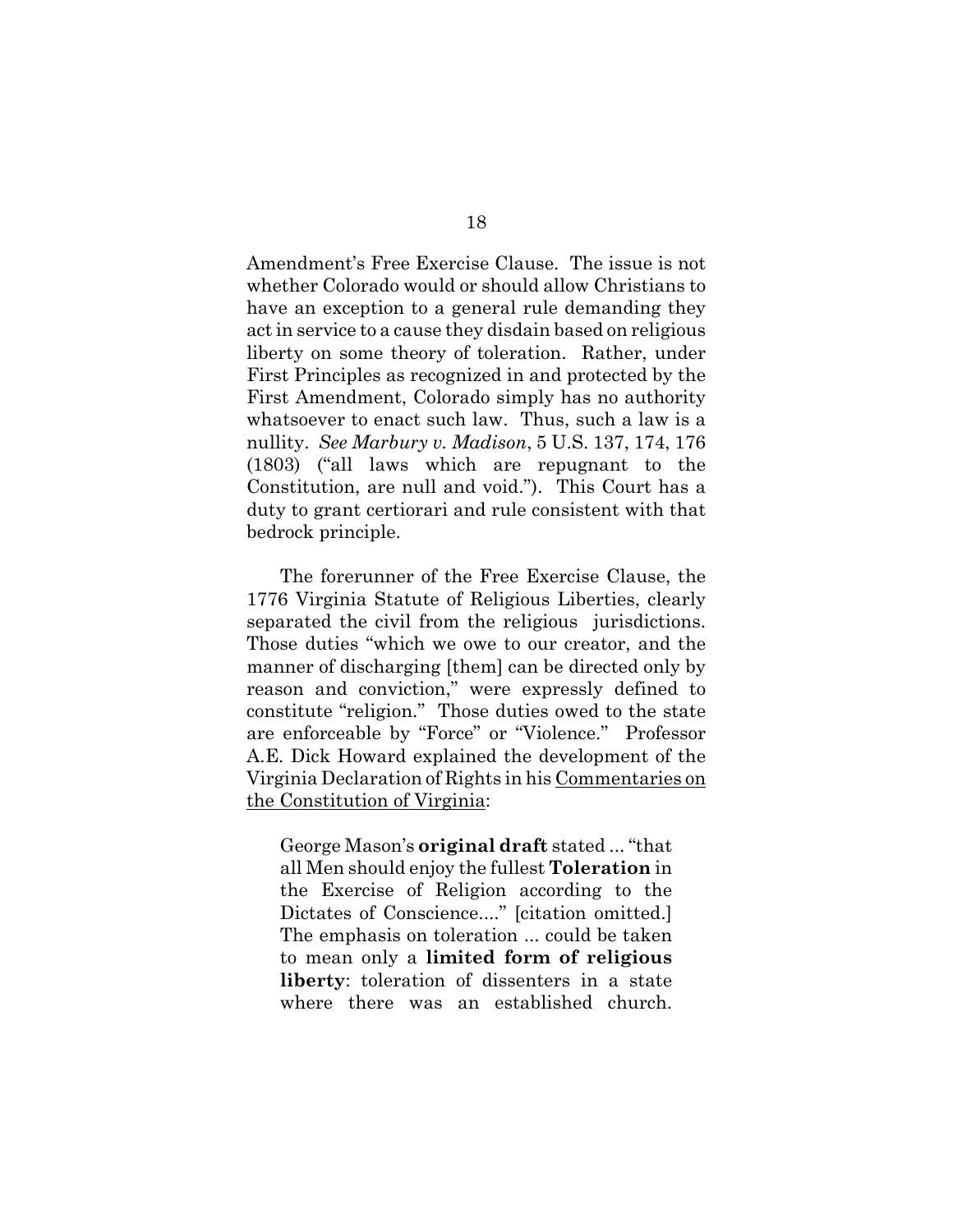James Madison thought that stronger language was needed and drafted a substitute declaring that "all men are equally entitled to the full and free exercise" of religion... Madison's draft, **substituting the language of entitlement for toleration** sounded more of a **natural right** than did Mason's version. [A.E. Dick Howard, Commentaries on the Constitution of Virginia (Univ. Press of Virginia: 1974) at 290 (emphasis added).]

The final text of section 16 of the Virginia Declaration of Rights, as adopted by Virginia Constitutional Convention (June 12, 1776), as modified by James Madison, clearly recognized this jurisdictional division:

That religion, or the duty which we owe to our Creator, and the manner of discharging it, can be directed only by **reason and conviction**, not by **force or violence**; and therefore all men are equally **entitled** to the **free exercise of religion**, according to the dictates of **conscience**.... [Emphasis added.]

Professor Robert Louis Wilken also explains that religious freedom is more robust than mere religious toleration:

Toleration is forbearance of that which is not approved, a political policy of restraint toward those whose beliefs and practices are objectionable.... [R]eligious freedom, or **liberty of conscience**, [is] a **natural right** that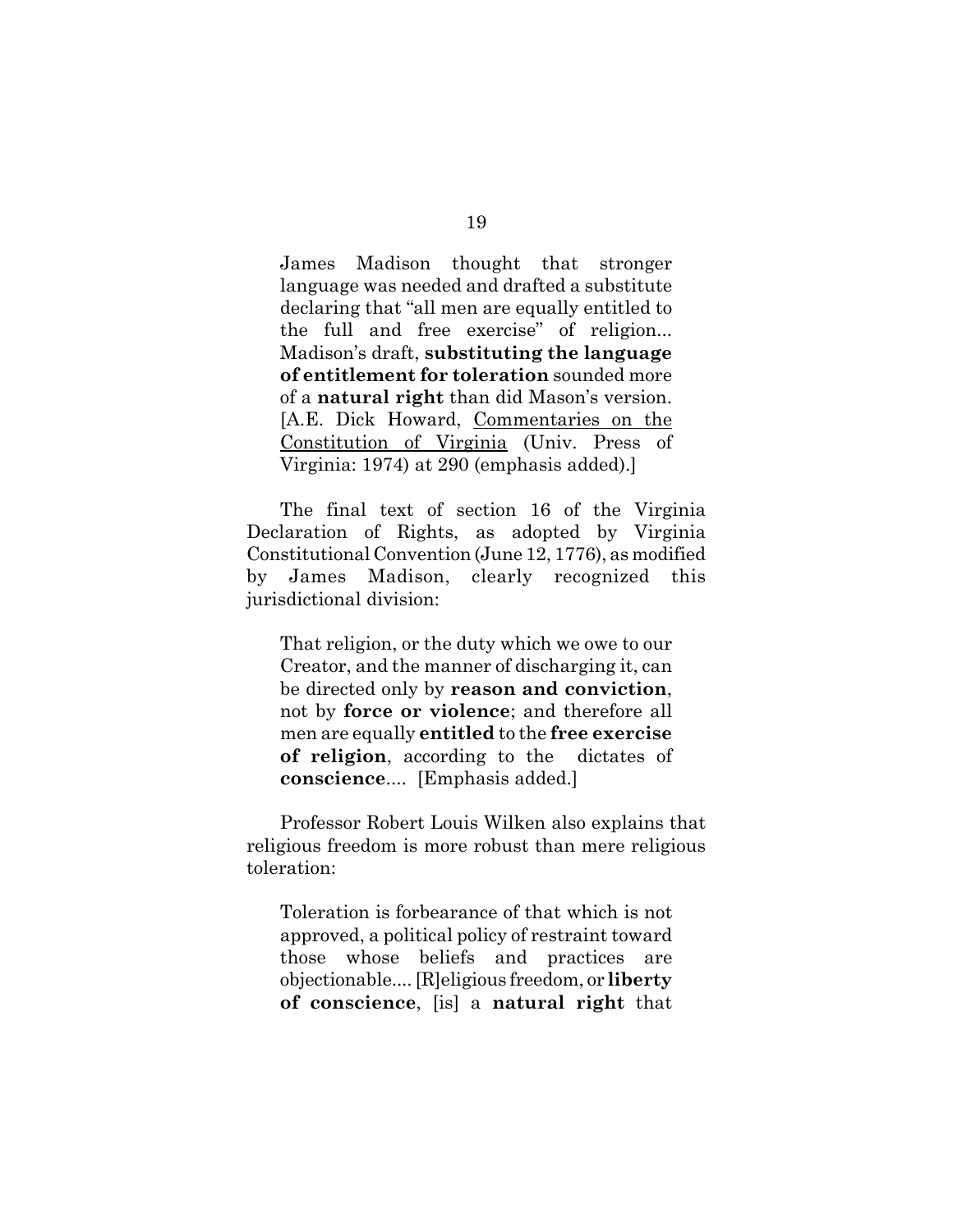belongs to all human beings, **not an accommodation** granted by ruling authorities. [R. L. Wilken, *supra*, at 5 (emphasis added).]

Less than a month later, on July 4, 1776, the Declaration of Independence reaffirmed these Biblical truths (July 4, 1776):

We hold these Truths to be self-evident, that all Men are created equal, that they are **endowed by their Creator** with certain unalienable Rights, that among these are Life, **Liberty, and the Pursuit of Happiness** — That to secure these Rights, Governments are instituted among Men, deriving their just Powers from the Consent of the Governed.... [Emphasis added.]

James Madison's "Memorial and Remonstrance Against Religious Assessments" (June 20, 1785) reiterated the jurisdictional limitation on the state, explaining that the realm of religion is "wholly exempt" from the authority of the state:

Because we hold it for a fundamental and undeniable truth, "that **Religion** or **the duty which we owe to our Creator and the manner of discharging it**, can be directed only by **reason and conviction**, not by **force or violence**." **The Religion then of every man must be left to the conviction and conscience of every man**; and it is the right of every man to exercise it as these may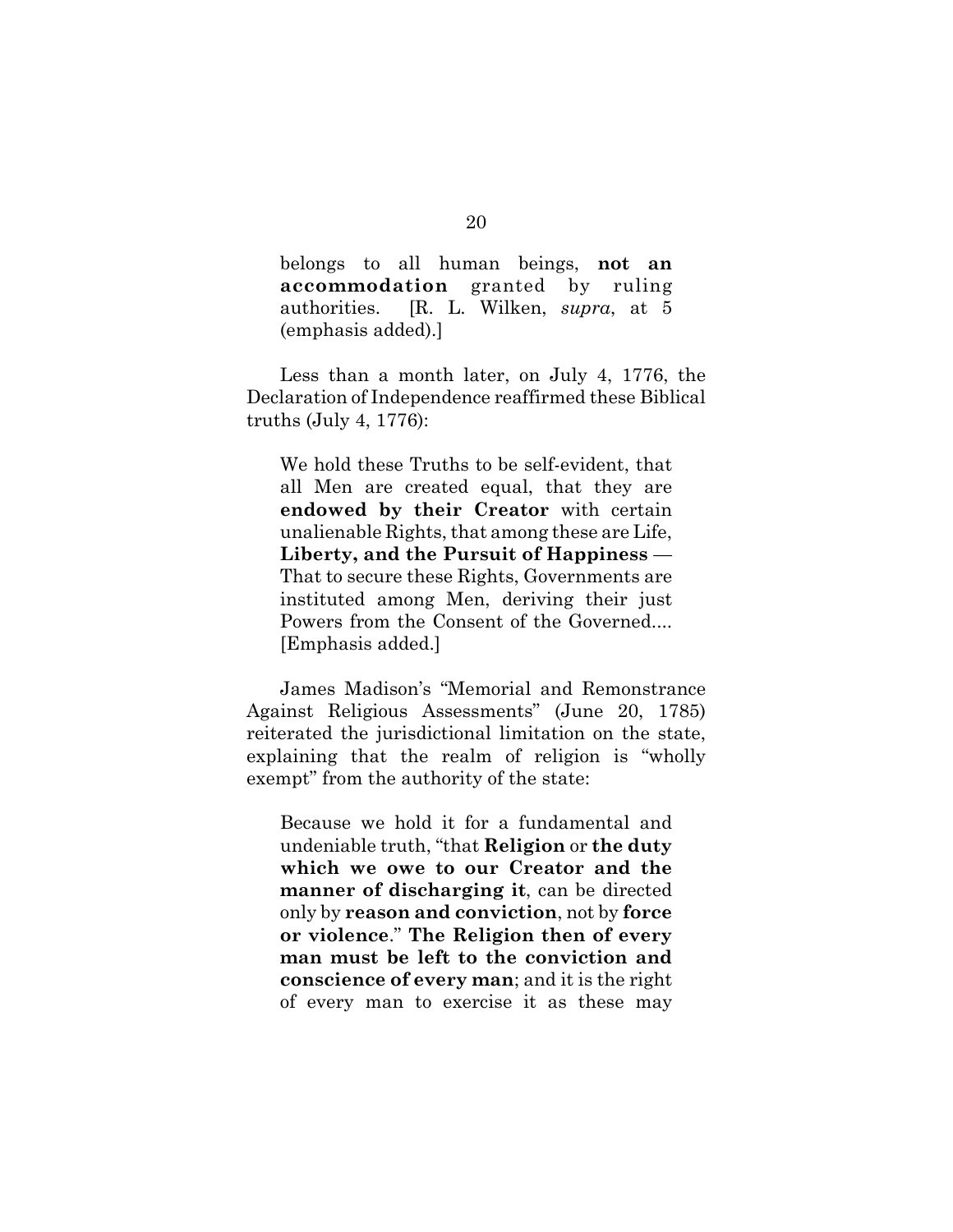dictate. This right is in its nature an **unalienable right**. It is unalienable, because **the opinions of men**, depending only on the evidence contemplated by their own minds **cannot follow the dictates of other men**: It is unalienable also, because what is here a right towards men, is a **duty towards the Creator**. It is the duty of every man to render to the Creator such homage and such only as he believes to be acceptable to him. This duty is **precedent**, both in order of time and in degree of obligation, **to the claims of Civil Society**.... **We maintain therefore that in matters of Religion, no mans right is abridged by the institution of Civil Society and that Religion is wholly exempt from its cognizance**. True it is, that no other rule exists, by which any question which may divide a Society, can be ultimately determined, but the will of the majority; but it is also true that the majority may trespass on the rights of the minority. [Emphasis added.]

Thomas Jefferson's "Virginia Statute for Establishing Religious Freedom" (Jan. 16, 1786) embraced the same distinction:

Whereas, **Almighty God hath created the mind free**; that all attempts to influence it by **temporal punishments or burthens**, or by **civil incapacitations** tend only to beget habits of hypocrisy and meanness, and are a departure from the plan of the holy author of our religion, who being Lord, both of body and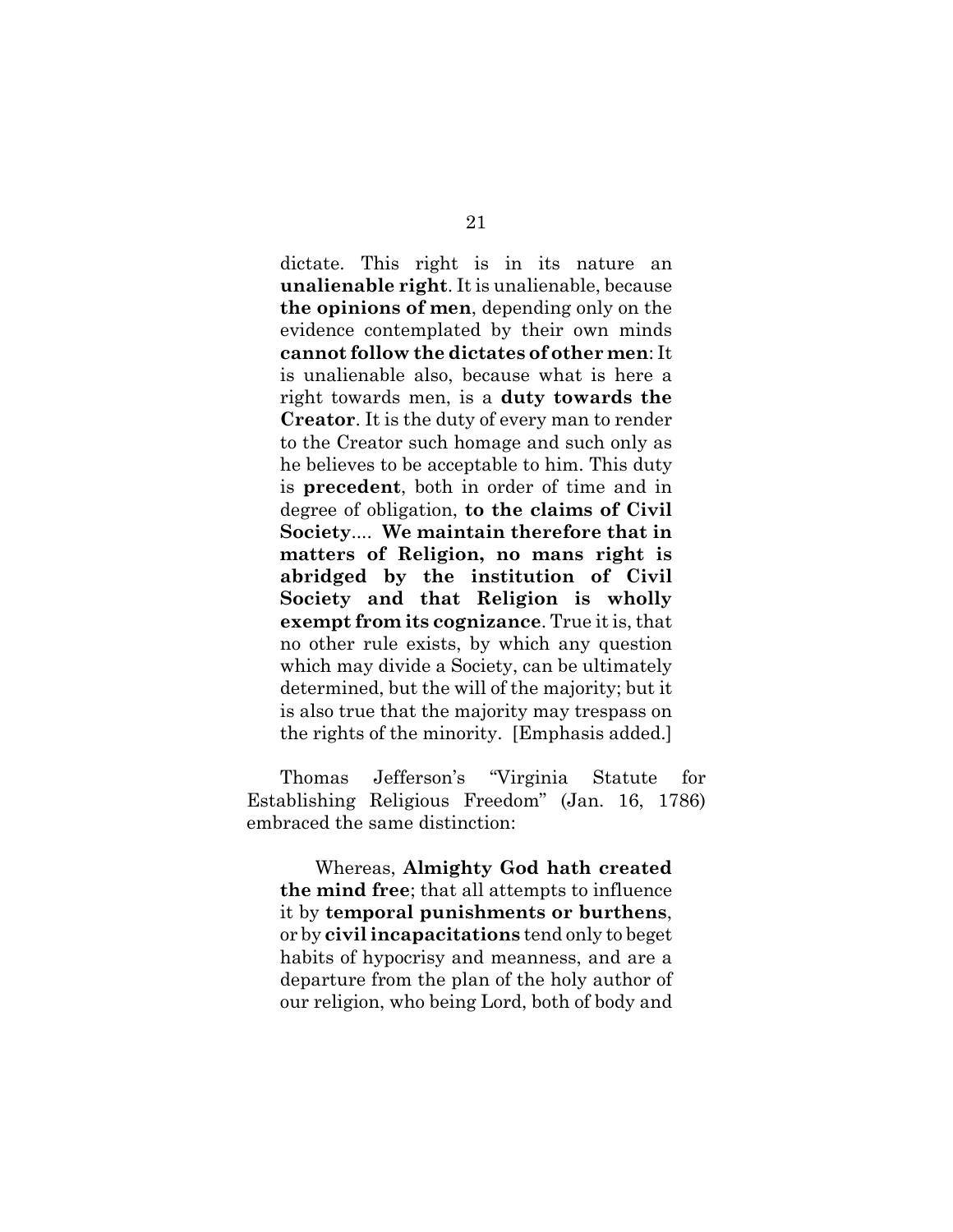mind yet chose not to propagate it by coercions on either, as was in his Almighty power to do, that the **impious presumption of legislators and rulers, civil as well as ecclesiastical,** who, being themselves but **fallible and uninspired men** have assumed dominion over the faith of others, **setting up their own opinions and modes of thinking as the only true and infallible, and as such endeavouring to impose them on others,** hath established and maintained false religions over the greatest part of the world and through all time...; that **... to suffer the civil magistrate to intrude his powers into the field of opinion and to restrain the profession or propagation of principles on supposition of their ill tendency is a dangerous fallacy** which at once destroys all religious liberty because he being of course judge of that tendency will make his opinions the rule of judgment and approve or condemn the sentiments of others only as they shall square with or differ from his own...; and finally, that Truth is great, and will prevail if left to herself, that she is the proper and sufficient antagonist to error, and has nothing to fear from the conflict, unless by human interposition disarmed of her natural weapons free argument and debate, errors ceasing to be dangerous when it is permitted freely to contradict them.... [Emphasis added.]

Embodying these principles, the First Amendment to the U.S. Constitution, ratified in 1791, provides: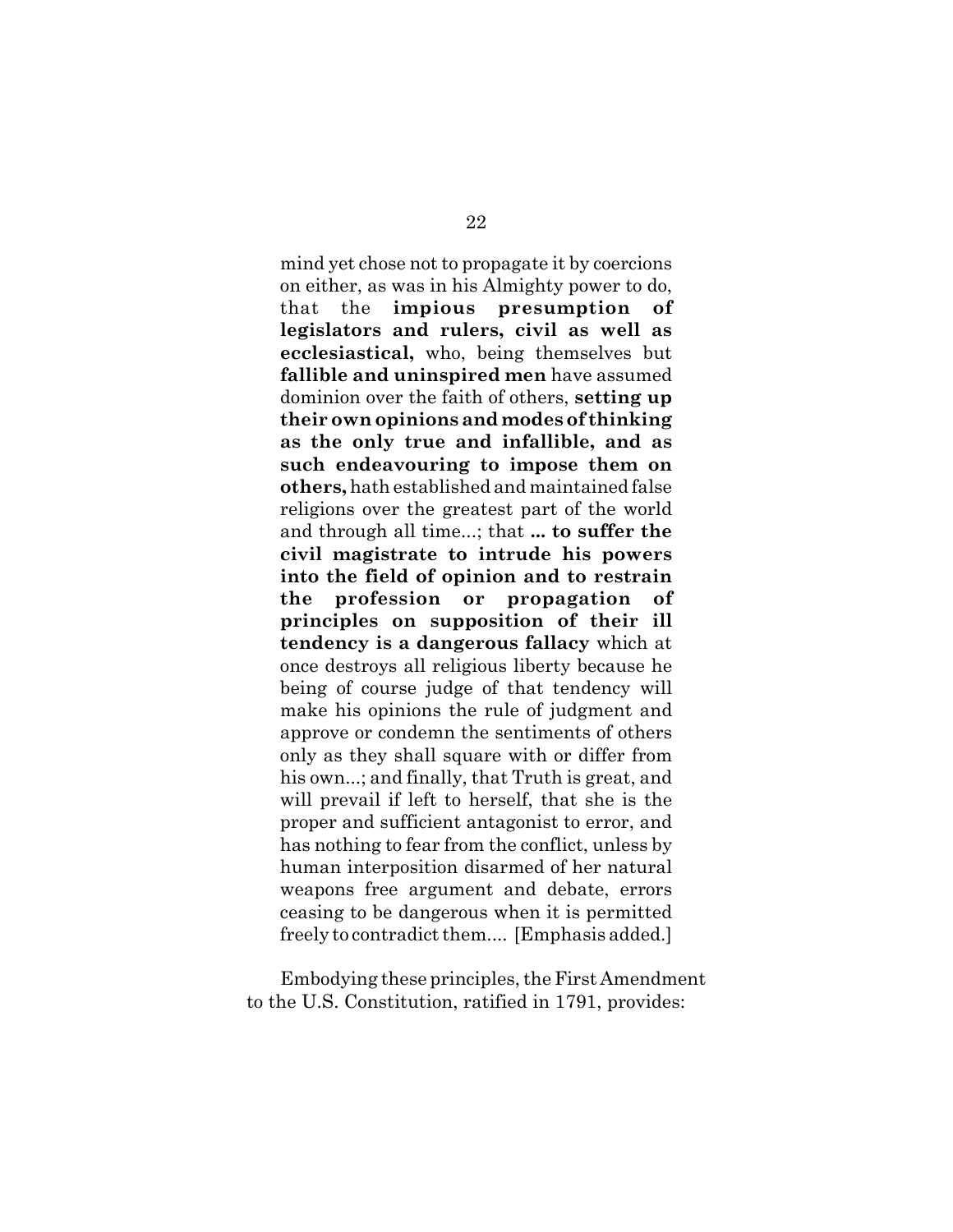Congress shall make no law respecting an establishment of **religion**, or prohibiting the **free exercise** thereof; or abridging the freedom of speech, or of the press; or the right of the people peaceably to assemble, and to petition the Government for a redress of grievances. [Emphasis added.]

In his opinion for the Court in *Heller*, Justice Scalia set out the rule by which constitutional provisions are to be understood:

The very enumeration of the right takes out of the hands of government — even the Third Branch of Government — the power to decide on a case-by-case basis whether the right is *really worth* insisting upon. A constitutional guarantee subject to future judges' assessments of its usefulness is no constitutional guarantee at all. **Constitutional rights are enshrined with the scope they were understood to have when the people adopted them**, whether or not future legislatures or (yes) even future judges think that scope too broad. [*District of Columbia v. Heller*, 554 U.S. 570, 634-35 (2008) (bold added).]

The circuit court found it unremarkable that the CADA was enacted for the purpose of "excising" and "eliminating" Biblical "ideas or viewpoints from the public dialogue..." *303 Creative* at 1178 (citation omitted). Such a remarkable finding should demonstrate to this Court that the Madisonian and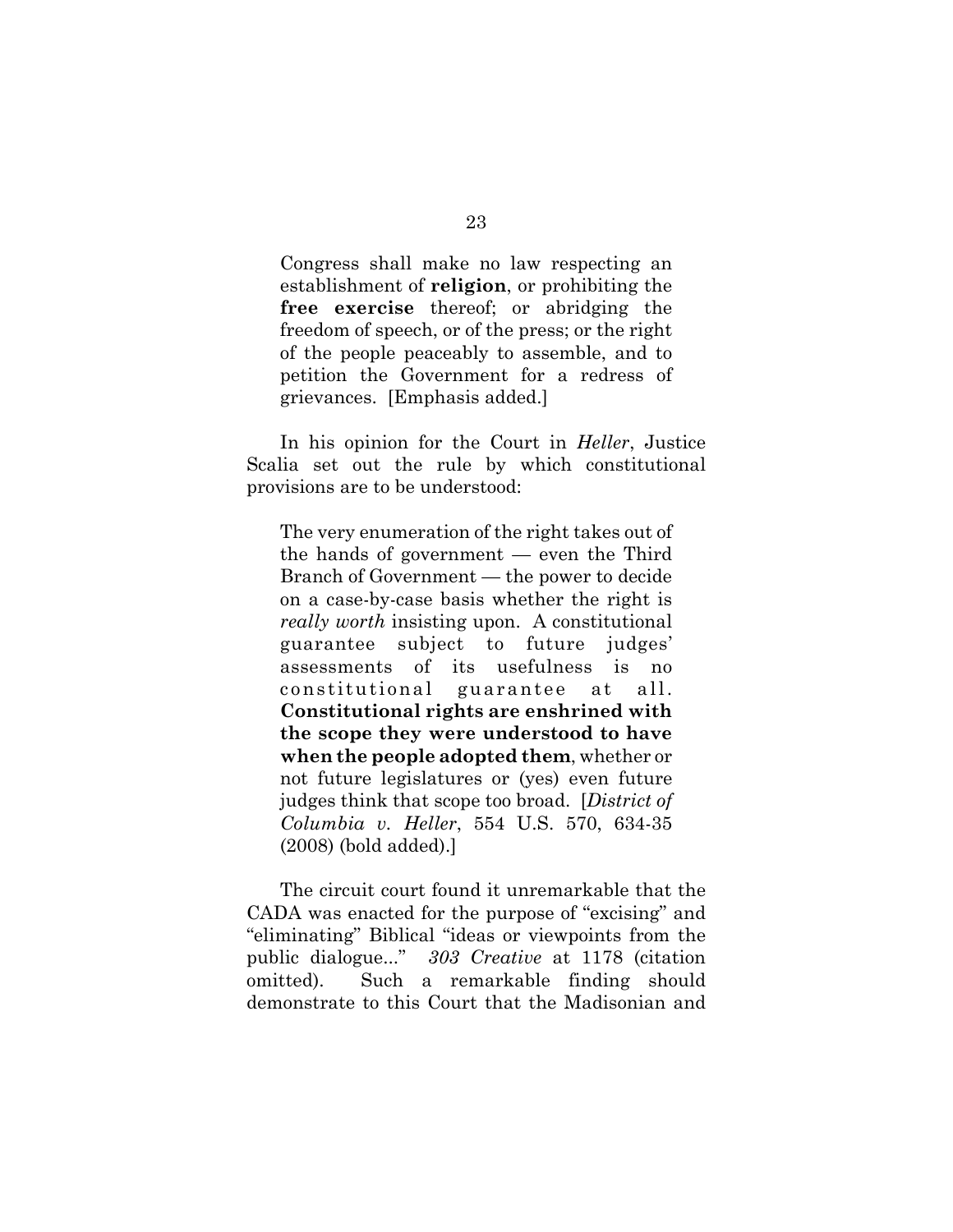Jeffersonian principles that provide the foundation of Free Exercise rights were savaged by CADA and the Tenth Circuit. Although the Colorado legislature may believe that its so-called "public accommodation" law is good policy, that preference cannot override the constitutionally recognized religious liberties of Coloradans who refuse to bow down to the government to serve and facilitate a perversion of the marriage union.

Although some may believe that anything short of demonstrating hostility to Christianity constitutes an establishment of religion, that was not the way that it was intended. As Joseph Story explained:

it is the especial duty of government to foster, and encourage [Christianity] among all the citizens and subjects. This is a point wholly distinct from that of the right of private judgment in matters of religion, and of the freedom of public worship according to the dictates of one's conscience. [J. Story, Commentaries on the Constitution of the U.S. at sec. 1865 (1833).]

This Court should grant certiorari to reassure Americans currently subject to coercive "public accommodations" laws that Rousseau's vision, embodied in the Declaration of the Rights of Man and Citizen, that natural rights may be limited by law according to the "general will" — those principles which undergirded the violent French Revolution does not govern here. Rather, as John Locke explained, the American system was designed to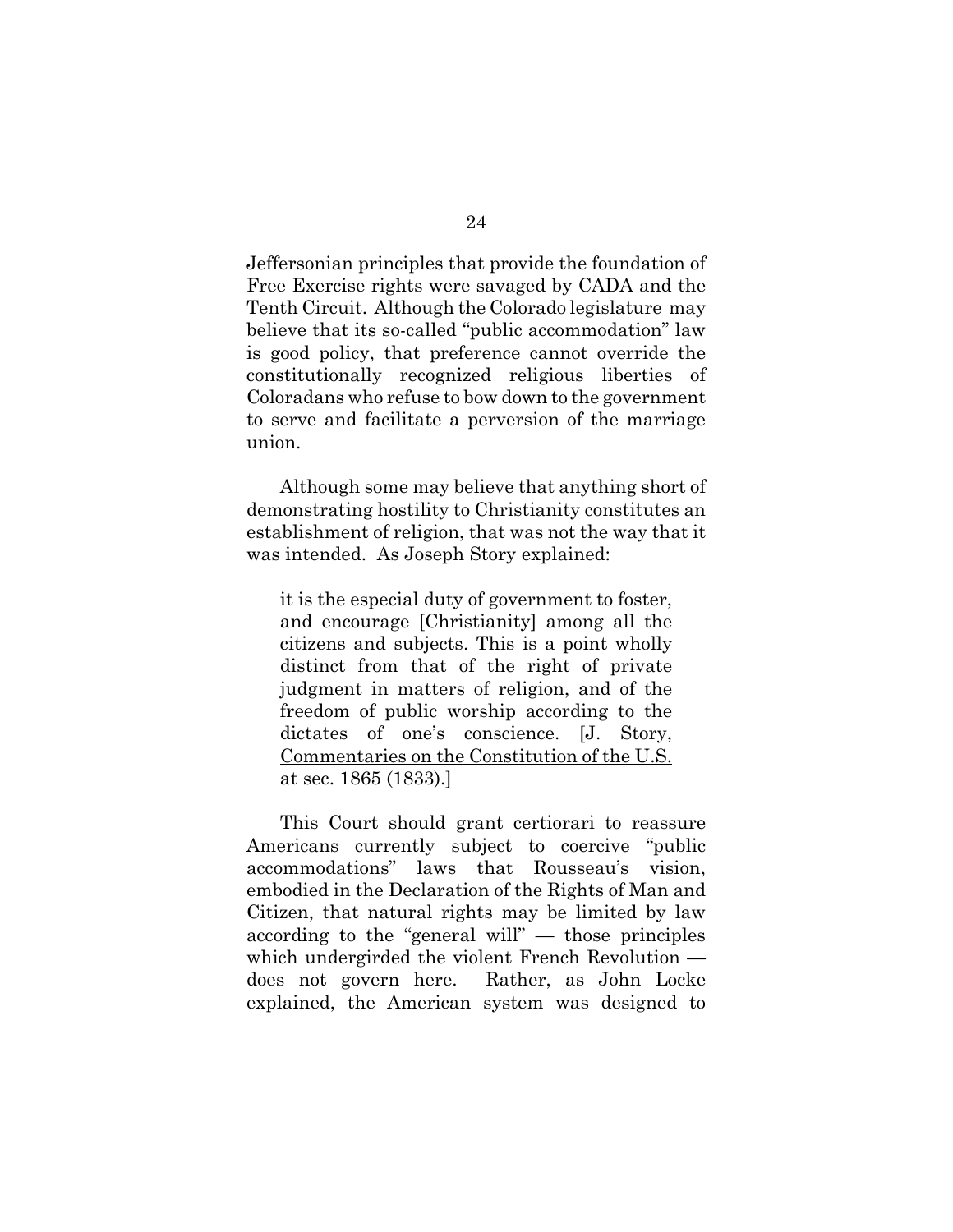preserve man's freedoms to "which he was entitled, not by the state, but by nature" and ultimately by our Creator God. *See* Herbert W. Titus, "Christian Roots in American Constitutional Law" (1978).

## **IV. THIS COURT SHOULD GRANT CERTIORARI TO RESOLVE IMPORTANT QUESTIONS NOT PREVIOUSLY DECIDED.**

The threat to the Christian businesswoman in this case is part of a nationwide political, LGBTQ-led, relentless and well-funded campaign to use government power to coerce individuals and businesses to facilitate, participate in, and celebrate same-sex marriage. And it is part of an effort to destroy the livelihood of those individuals and businesses who stand against the secular tide. Although the *Hurley* case mentioned a State's power to protect a group that "is the target of discrimination" (*Hurley* at 572), another question entirely arises when the group that had been discriminated against becomes the aggressor.

There are many indications that the LGBTQ forces are not oppressed, but rather politically and economically powerful, and in the ascendancy, even in the judiciary:

• They have defeated state constitutional provisions of a large number of states defining marriage as between a woman and a man, not by persuading voters in those states, but by convincing a majority of this Court that the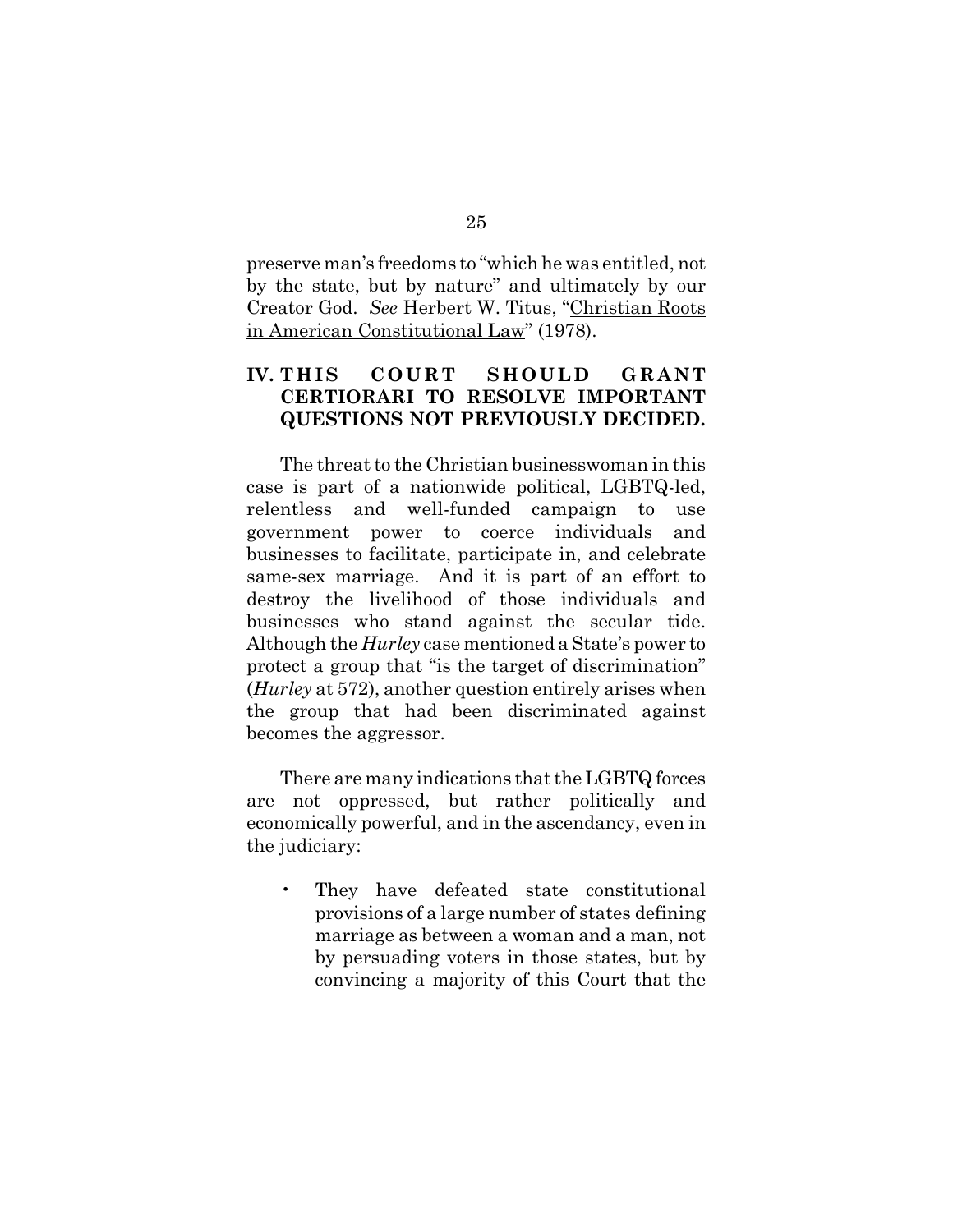Constitution speaks to the matter. *See Obergefell v. Hodges*, 576 U.S. 644 (2015).

- They changed the Civil Rights Act passed by Congress in 1964, not by amending the law in Congress, but by convincing this Court that the law should be reimagined to conform to modern "values." *See Bostock v. Clayton Co.*, 140 S. Ct. 1731 (2020).
- Several countries have had openly "LGBT politicians" serve as their prime ministers. *See* A. Merelli, "The LGBT political glass ceiling is cracking wide open," Quartz (June 20, 2018).

And, thus far, LGBTQ forces often have prevailed in their campaign to manipulate various state "public accommodation" and "human rights" laws like CADA to force all individuals and businesses that oppose same-sex marriage — not just "artists" — to participate by providing goods and services for those ceremonies.

On June 29, 2016, in a similar type of case involving abortifacients, this Court (then with eight Justices) denied a petition for certiorari to review the case of a Christian pharmacist who was ordered by Washington State officials to carry abortifacients. A dissent filed by Justice Alito, joined by Chief Justice Roberts and Justice Thomas, began with these words: "This case is an ominous sign." It continued:

There are strong reasons to doubt whether the regulations were adopted for — or that they actually serve — any legitimate purpose. And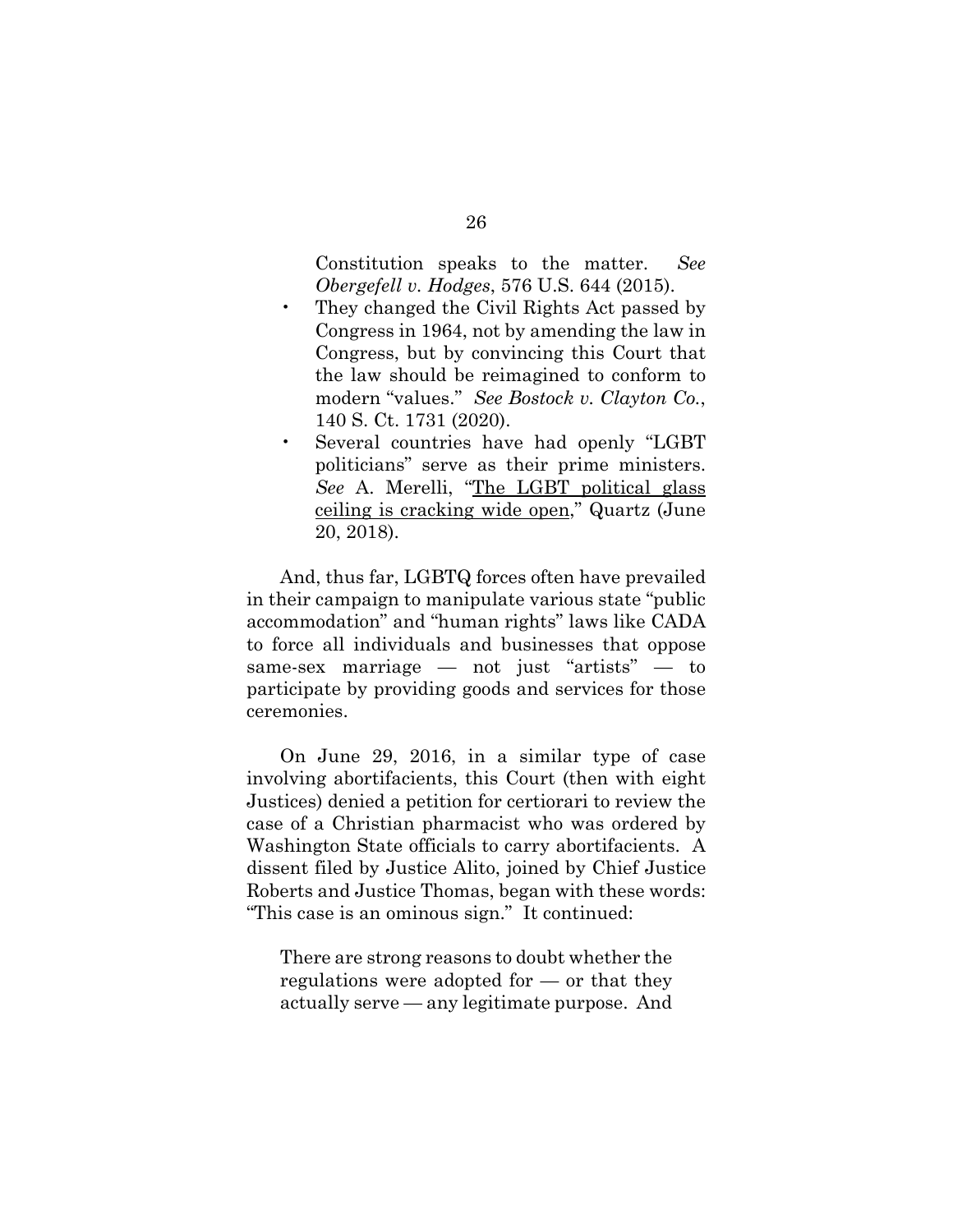there is much evidence that **the impetus for the adoption of the regulations was hostility to** pharmacists whose **religious beliefs** regarding abortion and contraception are out of step with prevailing opinion in the State. Yet the Ninth Circuit held that the regulations do not violate the First Amendment.... If this is a sign of how religious liberty claims will be treated in the years ahead, **those who value religious freedom have cause for great concern**. [*Stormans v. Weisman*, 136 S. Ct. 2433 (2016) (Alito, J., dissenting from denial of certiorari) (emphasis added).]

The circumstances presented in this case undermine the same principles, and the Court should grant the petition in this case in order to check this use of state powers to purge Bible-believing Christians from the business world.

#### **CONCLUSION**

For the reasons stated above, the Petition for a Writ of Certiorari should be granted — not just to address the rights of artists — but to address the threshold question of whether any government has the authority to enact such coercive laws in the first place.